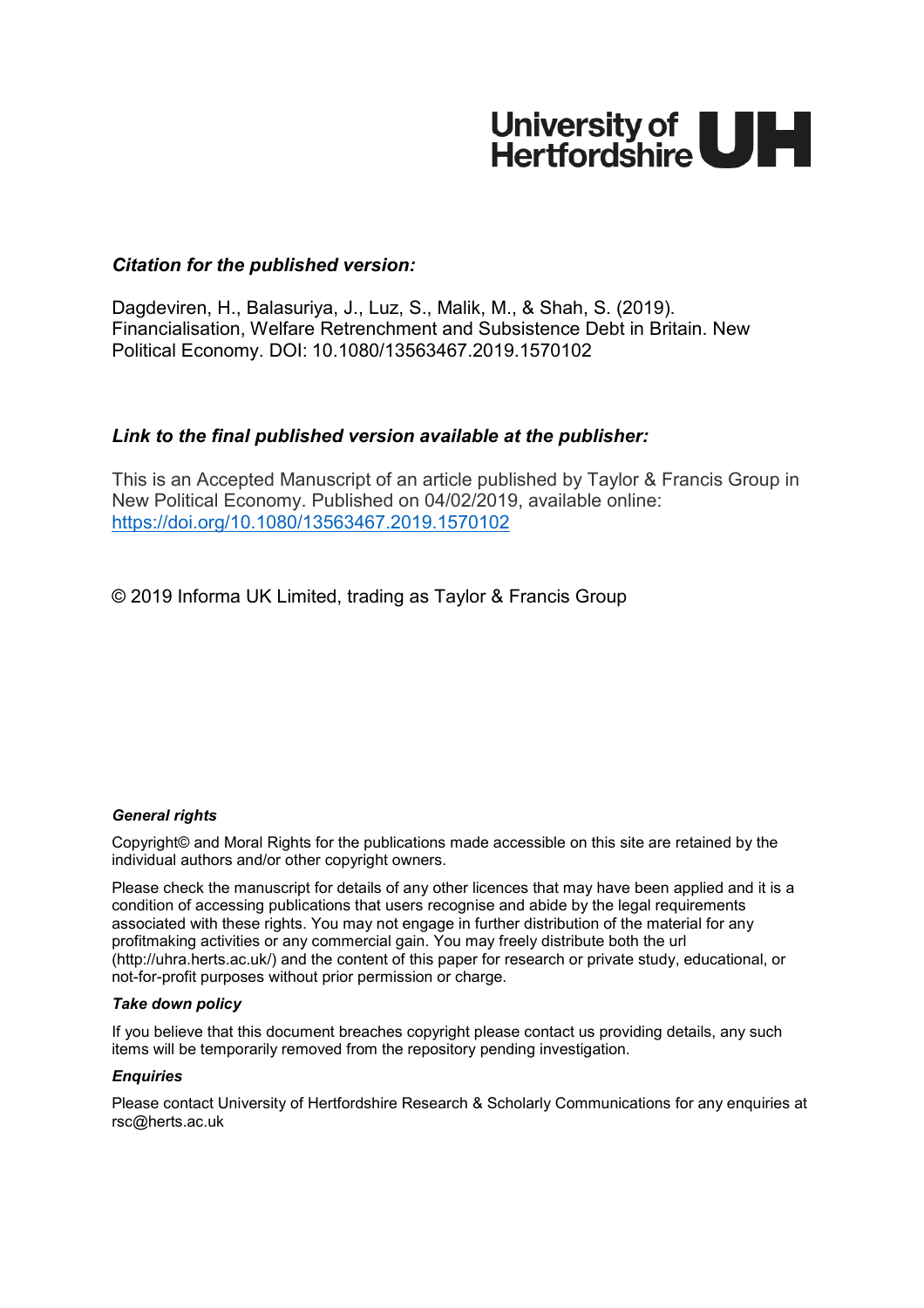#### **FINANCIALISATION, WELFARE RETRENCHMENT AND SUBSISTENCE DEBT IN BRITAIN**

## **AUTHORS**

Hulya DAGDEVIREN\* (Corresponding Author) - [h.dagdeviren@herts.ac.uk](mailto:h.dagdeviren@herts.ac.uk) Jiayi BALASURIYA\* - [j.balasuriya@herts.ac.uk](mailto:j.balasuriya@herts.ac.uk) Sheila LUZ\* - [s.p.luz@herts.ac.uk](mailto:s.p.luz@herts.ac.uk) Ali MALIK\* - [m.a.1.malik@herts.ac.uk](mailto:m.a.1.malik@herts.ac.uk) Haider SHAH\* - [s.h.a.shah@herts.ac.uk](mailto:s.h.a.shah@herts.ac.uk)

(\*) University of Hertfordshire, College Lane, Hatfield AL10 9AB

#### **Acknowledgments:**

The authors are thankful to the key informants from Citizens Advice, Christians Against Poverty, Money Advice, StepChange and Toynbee Hall for taking part in interviews and/or focus group discussions. Special thanks to Citizens Advice in Barking and Dagenham for helping with the recruitment of participants. Further credit goes to Matthew Donoghue, who helped with some interviews reported here. We are grateful to an anonymous referee for constructive feedback which improved our discussion significantly. Copy-editing assistance by Mick Brookes and John Hill is also greatly appreciated. Needless to say, the responsibility for any errors in the paper lies entirely with us.

Part of this research has benefited from funding received under the European Union Seventh Framework Programme, FP7 – SSH-2013-2 Call 5.1.1 'Citizens' Resilience in Times of Crisis', Grant Agreement No 613245 RESCuE – 'Patterns of Resilience during Socioeconomic Crises among Households in Europe'.

**Abstract:** This paper investigates the dynamics of low income household (LIH) indebtedness under austerity in Britain. Building on a range of political economy studies on the role of the state in the process of financialisation, the paper discusses the transition in the nature of LIH indebtedness in connection to the recent welfare retrenchment. The analysis of survey data and semi-structured interviews establishes the fact that LIHs experienced the greatest growth in unsecured debt to income ratio under austerity. More importantly, unlike the pre-crisis period when LIHs' debt reflected a desire 'to keep-up with the Joneses', post crisis, a different form of indebtedness has emerged. There has been a notable rise in debt for essential needs such as rent, food and utility services. Liabilities are not only owed to banks and fringe providers (payday lenders, money shops, etc.) but also to non-financial companies and local authorities which have become *de facto* creditors. The evidence in this paper shows that these changes are directly related to the austerity measures, especially, to the cuts in welfare budgets and the intensified use of 'disciplinary techniques' in the form of sanctions and administrative / legal enforcement of debt collection by public sector entities.

**Key Words:** financialisation, austerity, Great Recession, unsecured debt, essential needs, low income households, welfare state, Britain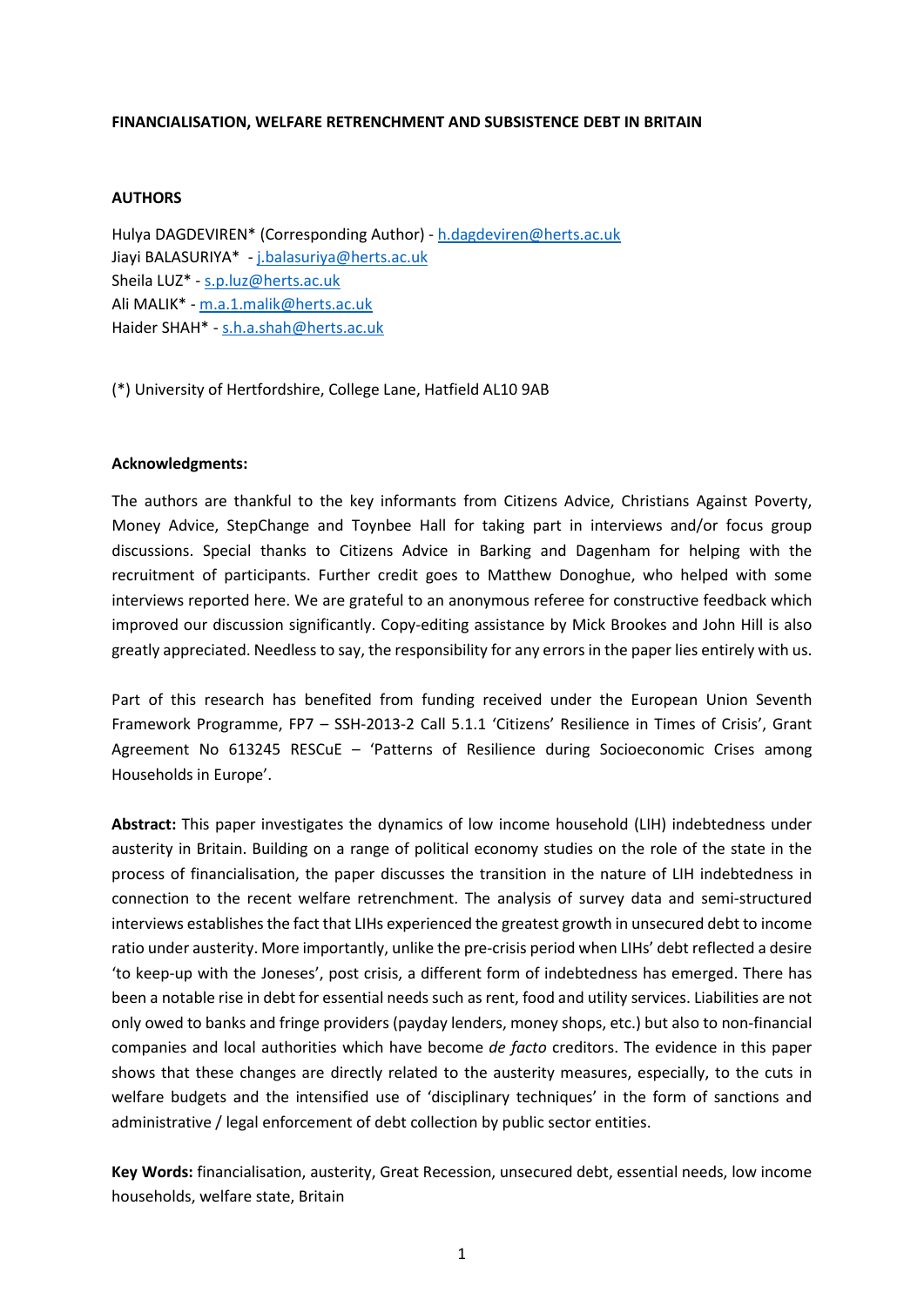#### **1. Introduction**

Debt has been an important aspect of life for low income households (LIHs) after financial liberalisation in the 1980s. This is reflected by the extensively discussed role of subprime lending in the formation of financial instability. A decade after the 2008 crisis, high indebtedness continues to be a serious issue amongst LIHs in Britain as reflected by the reports from various public organisations (NAO 2018, IFS 2018, FCA 2014). While much of the literature continues to focus on the growth of household debt prior to the 2008 financial crisis, this paper aims to investigate the dynamics of indebtedness in the aftermath of the crisis.

Political economy studies on financialisation are of particular relevance to the analysis in this paper as they have successfully unpacked the multiple dimensions of growing household debt amongst low income groups before the 2008 crisis. A prolific element of this literature has focused on the transformation in the operation of markets and firms with corporate management, prioritising shareholder value and/or rent extraction through non-productive activities (Froud et al 2000, Lazonic and O'Sullivan 2000, Boyer 2000, Lapavitsas 2009, Treganna 2009, Dymski 2010, Stockhammer 2015). Another element of the literature has highlighted the change in the role of the state, the politics of distribution and the question of rising household debt in the pre-crisis period (Barba and Pivetti 2008, Rajan 2010, Wisman 2013).

The influence of the state in the process of financialisation and the growth of low income household indebtedness is central to the analysis in this paper. From a theoretical point of view, the paper draws on political economy literature (e.g. Crouch 2009, Lazzarato 2013, Soederberg 2014) that explains the role of the state in the production and reproduction of low income indebtedness and cultural economy literature on governmentality that explains the processes through which such outcomes are maintained (Langley 2008, Aitken 2010, Lazzarato 2013). Building on these studies, we underscore two sets of transformations. One is the change in the role of the state in moderating capital-labour conflict (Crouch 2009, Lazzarato 2013). The other is related to how states have facilitated the penetration of finance to the poorer sections of society through so-called 'financial inclusion' policies (Aitken 2015, 2017) and the gradual dismantling of social protection systems (Soederberg 2013, 2014). We emphasise that the processes in which these changes and the increasing use of debt by the poor are legitimised, normalised and internalised involve cultural modifications as well as a range of disciplinary measures (Aitken 2010, Langley 2008, Lazzarato 2011, Marron 2012).

Extending this analysis to post crisis indebtedness amongst LIHs in this paper, we argue that austerity measures, especially, the cuts in welfare and local government budgets, accompanied by a range of disciplinary measures, have pushed the very poor into various forms of debt by severely limiting their means of subsistence. Empirical analysis in the paper is based on two sets of data: a) statistical data on household debt from UK household surveys and debt advice charities, b) primary data obtained through semi-structured interviews with highly indebted LIHs and key informants from debt advice charities. The findings show that LIHs experienced the greatest growth of indebtedness with respect to unsecured credit during austerity. More importantly, unlike the pre- crisis period when debt was seen as a way of accumulating wealth or 'keeping up with the Joneses' (Carr and Jayadev, 2014), post crisis indebtedness amongst LIHs has been increasingly accounted for by essential needs such as food,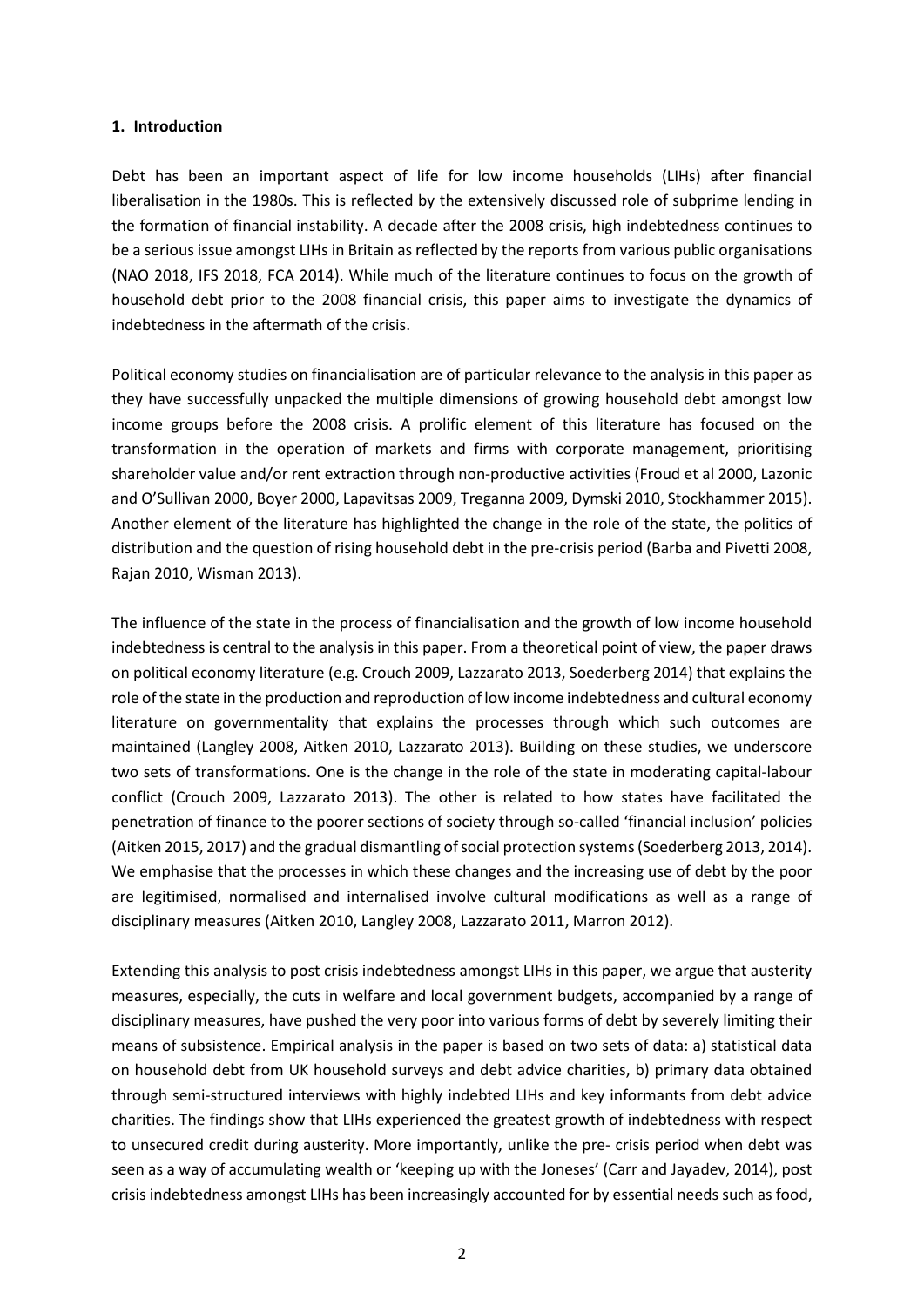shelter and key services (e.g. utilities). In contrast to what is usually presumed, the creditors are not only banks, payday lenders or pawn shops but also local authorities (LAs) as well as private companies. Our interviews reveal that further retrenchment of the welfare state has significantly contributed to the indebtedness of LIHs through the implementation of the cap on benefits, the closure of the Social Fund, the aggressive use of sanctions and debt collection and enforcement actions which severely limit the means of survival for the poor and force them into debt for some of their most basic needs. Further disintegration of the welfare system in this way has created a new risk (of subsistence) for unemployed and unable (or inactive) individuals.

The rest of the paper is divided into three sections. Section 2 presents an overview of the relevant literature on the relationship between the retrenchment of the welfare state and the use of debt by LIHs. This is followed by Section 3 which provides evidence on the relationship between high indebtedness and welfare austerity through data analysis and discussion of the narratives that emerged from semi-structured interviews. The final section summarises key findings and discusses these on the basis of the relevant theoretical perspectives.

## **2. Unpacking indebtedness on low incomes: financialisation and the state**

While mainstream studies explain household debt as a means of utility maximisation or on the basis of behavioural factors<sup>[1](#page-6-0)</sup> an alternative literature, inspired by a range of political economy perspectives, has explained the contemporary dynamics of household debt on the basis of theories of financialisation. Whether it is seen as a regime of accumulation<sup>[2](#page-6-1)</sup> or increasing shareholder value<sup>[3](#page-6-2)</sup> (see van der Zwan 2014 for an excellent review), financialisation reflected the breakdown of post Fordist capital-labour settlement (Boyer 2005) and has had negative distributive consequences. These included the growth of the financial sector and its profitability (Lapavitsas 2009), stagnant real wages, shrinking welfare state (Barba and Pivetti 2008) and increasing reliance of middle and low income classes on debt. Indeed, it has been shown in the US that the leverage rate (debt to income ratio) grew faster for lower income households during 1999-2009 (Carr and Jayadev 2015).

The role of the state in financialisation has been discussed in the extant literature with reference to a couple of transformations. *The first transformation* is related to state interventions for moderating capital–labour conflict and preventing various forms of instability. In the post WWII period until the 1970s, this conflict was addressed through Keynesian or neo-corporatist policies and the advent of the welfare state. In the neo-liberal era, however, the moderation of the capitalist contradiction involved the extension of mass credit to the middle and low income groups. In this new system of what Crouch (2009) called as 'privatised Keynesianism', 'instead of governments taking on debt to stimulate the economy, individuals did so' (p.390).

*The processes* through which financialisation (and debt) penetrated and pervaded the everyday lives of people in the neo-liberal era have been well explained by cultural political economy scholars who drew upon Foucault's (2007) work on 'governmentality' as an ensemble of techniques '…to govern people and their conduct'. In this view, individual subjectivities have been formatted through institutions such as the media, schools, the welfare system and social policy in a process of 'selfcultivation', involving techniques of standardisation, internalisation, normalisation, disciplining, etc.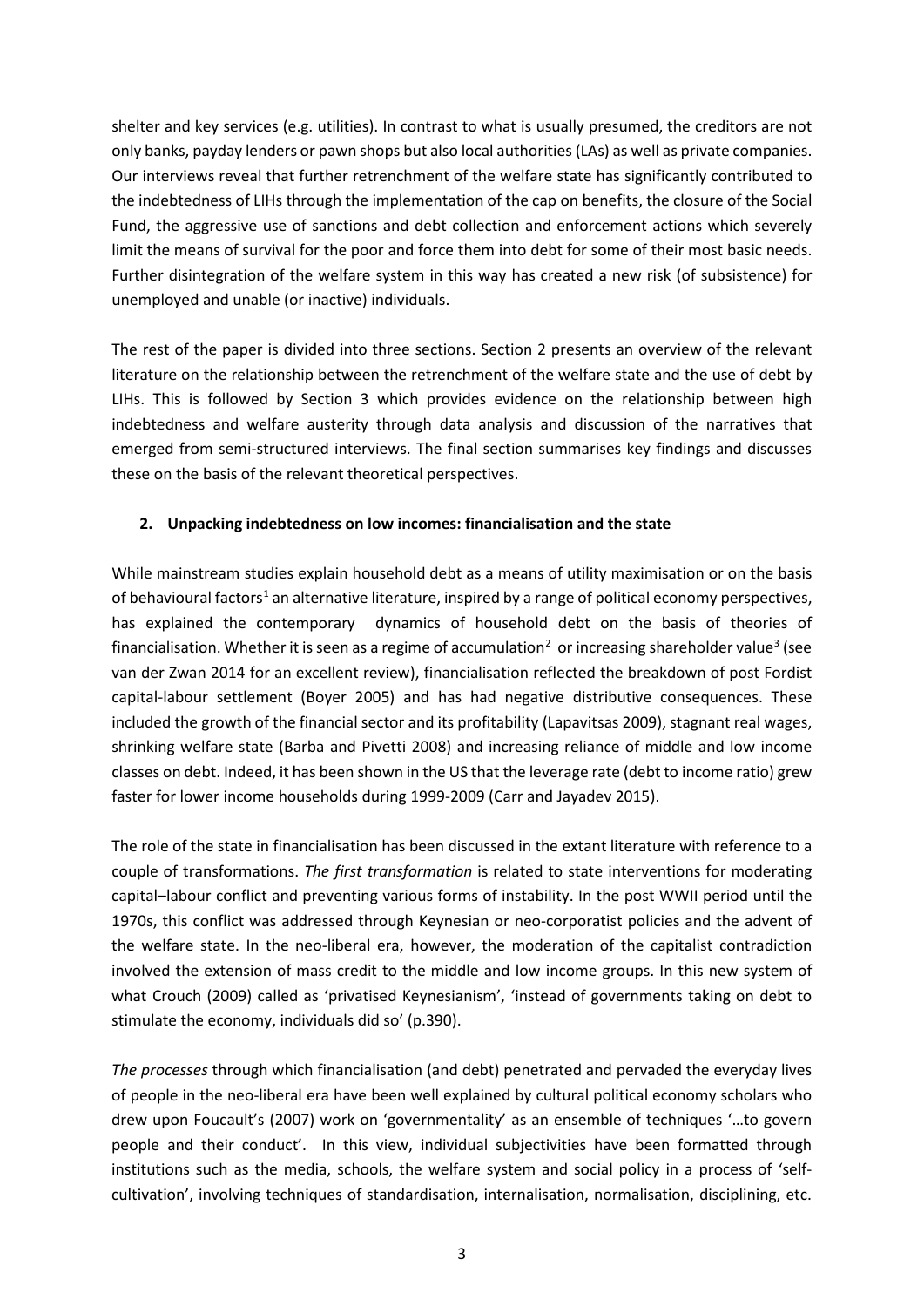(Lazzarato 2011). At critical transitional times, existing subjectivities are 'reformatted' in alignment with changing power regimes and governmentalities.

The neo-liberal governmentality with respect to the greater use of finance by an increasing proportion of population has been linked to the reformatting of existing 'cultures of self' and subjectivities, for example, about social identity (worker vs entrepreneur), risks and responsibility. Financial activities such as credit card balance transfers, debt consolidation, refinancing and equity withdrawal for reduced interest and/or fee payments have become part and parcel of everyday lives as nonconformance would imply 'disciplinary measures' such as higher fees and interest payments as well as deteriorating credit rating, further contributing to self-disciplining (Langley 2008).

'I suggest that the making of financial subjects and financial self-disciplines more broadly plays on freedom and security as central features of (neo)liberal governmentality…prudence and thrift are displaced by new moral and calculative self-disciplines of responsibly and entrepreneurially meeting, managing and manipulating ever-increasing outstanding obligations' (Langley, 2008, p.135)

*The second transformation* is related to the role of the state in facilitating the penetration of finance to wider segments of society, especially the low income classes. One of the distinct processes in this respect has been states' pursuit of financial deregulation and 'financial inclusion' policies, leading to the proliferation of 'variegated' credit providers (mainstream and low/high cost alternative credit institutions), serving a range of customers with different characteristics and needs (Stegman 2007, Stenning et al 2010, Coppock 2013, Appleyard et al 2016, Rowlingson et al 2016). The formalisation and regulation of fringe finance (e.g. payday lenders, money and pawn shops), for example, legitimised charging higher interest to those who are excluded from mainstream finance while supposedly equipping them with a calculative capacity (Aitken 2010). As such, formalisation has operated like a 'dividing device' as in the Foucauldian view that qualifies or disqualifies people as (un)fit and (im)proper members of the society. Fringe finance, rather than indicating marginality or insignificance, has been a particular form of 'financial power and practice, involving pursuit of profit at the edges' (Aitken 2015). Hence, the so called 'democratisation of finance' has partly become a process in which greater rents have been squeezed by the financial industry from every corner of society (Erturk et al 2007, Montgomerie and Williams 2009, Aitken 2017).

The other process through which the state expedited the spread of financial transactions amongst the low income groups has been the shift from collective to individualised systems of protection against risks. Rather than a tax-funded welfare system, providing social housing, health protection, etc. individuals are left to their own devices to insure themselves against potential risks. On the one hand, home ownership has been promoted as a mechanism for an asset-based welfare system in which individuals took greater responsibility for their own financial future (Finlayson 2009, Dowling 2017, Montgomerie and Budenbender 2015). On the other hand, the retreat of the welfare state (involving retrenchment of funds, conditional access to welfare benefits, punitive measures in cases of nonconformance) (Finlayson 2009) in an environment of low-pay no-pay cycle in the labour market (Shildrick, et al. 2012) opened up greater space for finance in the society.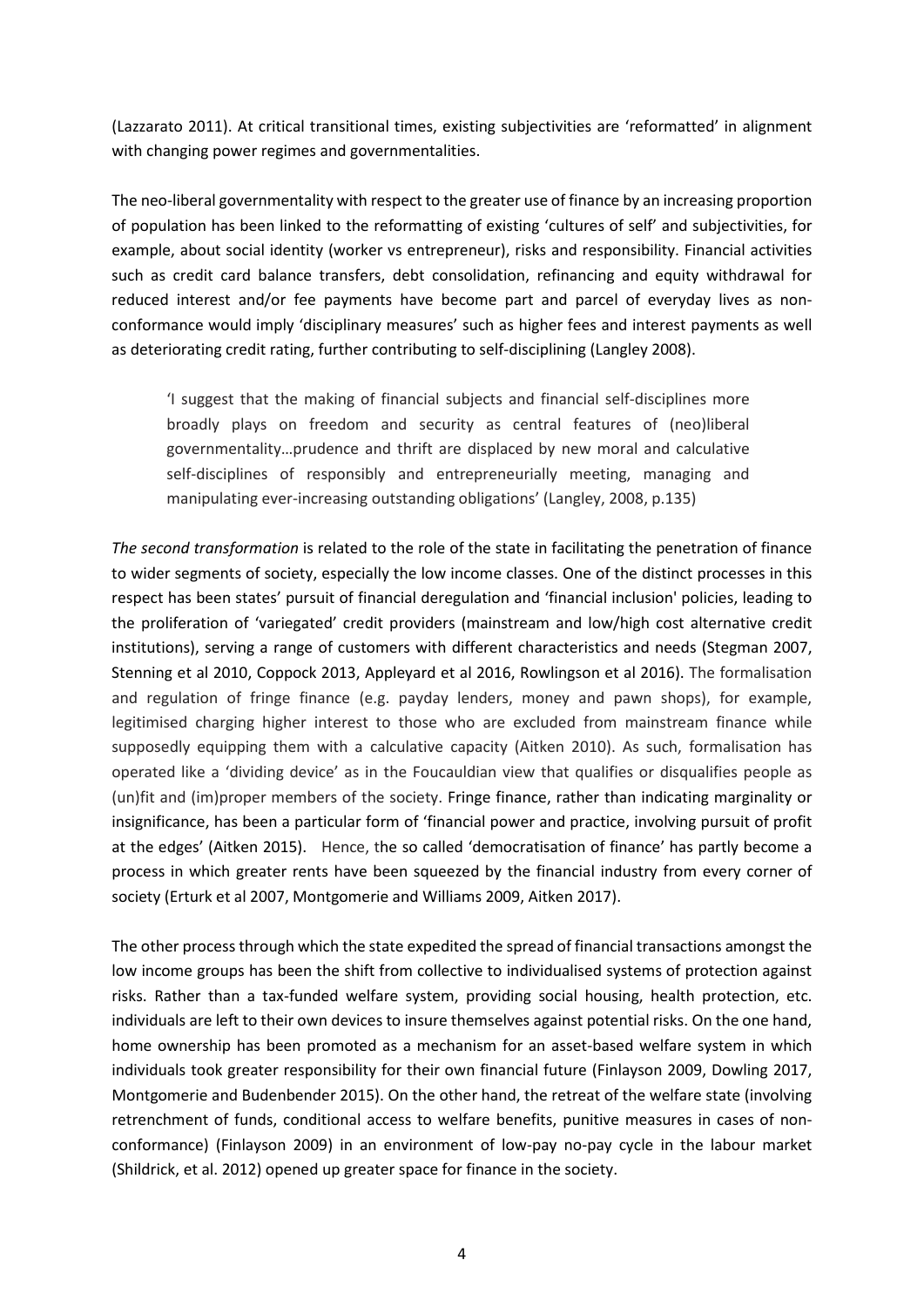A range of studies in the political economy literature examined the links between rising debt and downsized welfare systems. For example, using Marxist political economy and emphasising the growth of secondary forms of exploitation (taking place outside labour/wage relations) under financialised accumulation regimes, Soederberg (2013, 2014) argued that the retrenchment of welfare state has created 'a system of debtfare' in which the 'surplus labour' (including unemployed and underemployed) resort to high-cost finance as a result of inadequate welfare provision:

'…the debtfare state fills, in part, the role of the social welfare system by providing individualised, market-based forms of subsistence … [by] extension of credit cards to the surplus population' (p. 499).

As mentioned previously, a particular element of the increasing penetration of finance to formerly unbanked or excluded populations has been due to the growth of fringe finance companies such as pawnshops, payday and doorstep lenders giving credit to the low income groups who are excluded from the mainstream markets (Aitken 2017, Stegman 2007, Coppock 2013, Appleyard et al 2016). The rise of fringe finance has been directly related to the retreat of the welfare state as argued by Marston and Shevellar (2013).

'…it is too easy to simply blame consumer culture…there are deeper, structural reasons for the rise in payday lending in countries such as Australia, the UK, Canada and the US, not least of which is a pressure for a smaller social state…In effect, inadequate wages, 'bureaucratic disentitlement', in the form of active deterrence from seeking state assistance, and harsh financial sanctions associated with welfare-to-work policies for those on income support encourage a greater reliance on the fringe economy.' (pp. 162-164)

Furthermore, several points highlighted by Lazzaroto (2011, 2013) are particularly relevant for the developments after the 2008 crisis and the focus of discussion in this paper. First, despite the continuation in capitalist relations, discontinuities occur in power regimes, as reflected by the shifts from liberalism to ordoliberalism or neo-liberalism. Changes in power regimes reflect the continuing alliance between the state and capital and varieties of governmentality involving different roles for the state, capital and a host of institutions in different times and geographies(2013, p.207). Post crisis, while it is difficult to point to a complete overhaul of the existing power regime, notable revisions are taking place in defiance of expectations for states to moderate capital-labour conflict. This is reflected, for example, by the changing rhetoric and discourse, for example, from 'no government intervention' to the bailout of banks or the authoritarian turn in the USA and other countries. At a more local level in Britain, the aggressive disciplinary turn in the provision of welfare benefits, as will be discussed in the next section, is part and parcel of the same trend. Second, the promises of responsibilisation (e.g. leisure, pleasure, security) through entrepreneurial risk-taking (aiming deproletarianisation), home ownership, 'working class' share-ownership, welfare state transfers, etc, which Lazzarato (2011) links with ordoliberalism, are argued to have been further eroded under post crisis neoliberal governmentality (p. 93), notably through the prolonged austerity regime extending over a decade. Finally, debt as an infinite/unpayable obligation, unique to the sphere of finance is increasingly extended to a wider range of social relations, including one's debt to welfare state and society.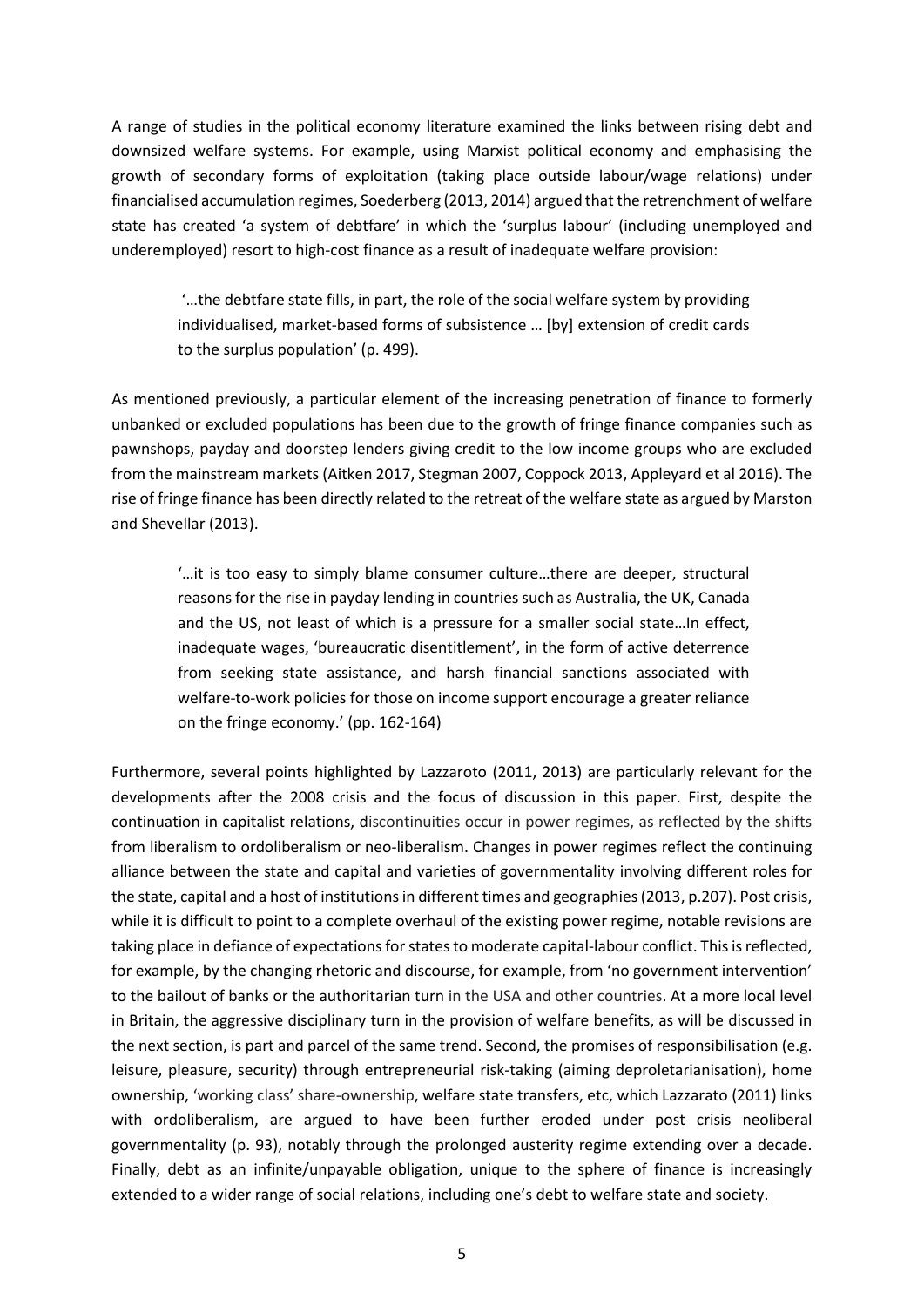'Welfare state policies are no longer solely disciplinary but based on continuous assessment of prospects for 'repayment' not in money but through debtors' constant efforts to maximise employability' (Lazzarato 2011, p.135)

<span id="page-6-7"></span><span id="page-6-6"></span><span id="page-6-5"></span><span id="page-6-4"></span><span id="page-6-3"></span><span id="page-6-2"></span><span id="page-6-1"></span><span id="page-6-0"></span>This paper draws on the ideas presented above and contributes to the political economy literature on the relationship between debt and downsizing of the welfare state through a focus on LIH indebtedness under austerity in Britain. The highlights of our contribution can be summarised in the following way. First, the paper provides a distinct portrayal of low income indebtedness. It shows that post crisis, a new form of indebtedness amongst LIHs emerged. LIHs no longer enter debt solely for the acquisition of assets (e.g. housing) or maintaining a certain lifestyle – characterisation that dominated the analyses of financialisation so far. Instead, the data here shows that after the crisis and under austerity, low income households, especially the poorest, have found themselves borrowing or building up arrears for essential necessities. This is not only a continuation but a different form of financialisation of everyday lives, reflecting its further expansion in terms of the uses of debt and the populations affected. Second, the analysis uncovers the direct role of the state in the expansion and reproduction of LIH indebtedness through austerity, akin to the discussion presented by Soederberg (2013, 2014), Lazzarato (2011) and Crouch (2009) in different contexts. No other period of financialisation provides such forceful evidence of the direct contribution by the state to the indebtedness of the poorest sections of the society at a time when it has used rescue operations and debt relief measures for financial corporations. Third, the paper identifies two particular channels through which the state has directly contributed to LIH indebtedness. One is through top-down cuts in the welfare and social policy budgets of central and local government departments, which have limited the means of survival for those who partly or wholly depend on benefits and forced them into debt. The other is through significant revisions to the techniques of governmentality which other scholars have discussed in relation to the pre-crises period (Langley 2008, Lazzarato 2011, Aitken 2010). These revisions are affecting individual subjectivities and social culture through negative moralisation of claiming welfare benefits as well as intensified use of disciplinary measures such as sanctions and enforcement of debt collections.

#### **3. Low income household indebtedness for essential needs under austerity in Britain**

Rising indebtedness of low income families in Britain has been directly related to the effects of austerity programme, especially to the changes in the welfare system. The 2008 crisis presented a new opportunity for neo-liberal political ambitions for sizing down the welfare state further. While the pressures in national budgets are real, alternative policies that could work without austerity have been shunned (Lavery 2018, Green and Lavery 2015, Wren-Lewis 2016, Blyth 2013). The welfare state has been rolled back yet again across Europe (Taylor-Gooby et al 2017). Shorter support for young people and those on Employment Support Allowance (ESA) and the introduction of caps on a range of benefits (including child benefit, incapacity benefit and lately universal credit)<sup>[4](#page-6-3)</sup> have directly contributed to high indebtedness on low incomes in Britain (Mitton 2016, Kersbergen *et al.,* 2014, DWP 2016). Local authorities were worst affected in comparison to other government departments with a 50 per cent cut in their budgets in real terms from 2010 to 2016 (Gray and Barford 2018).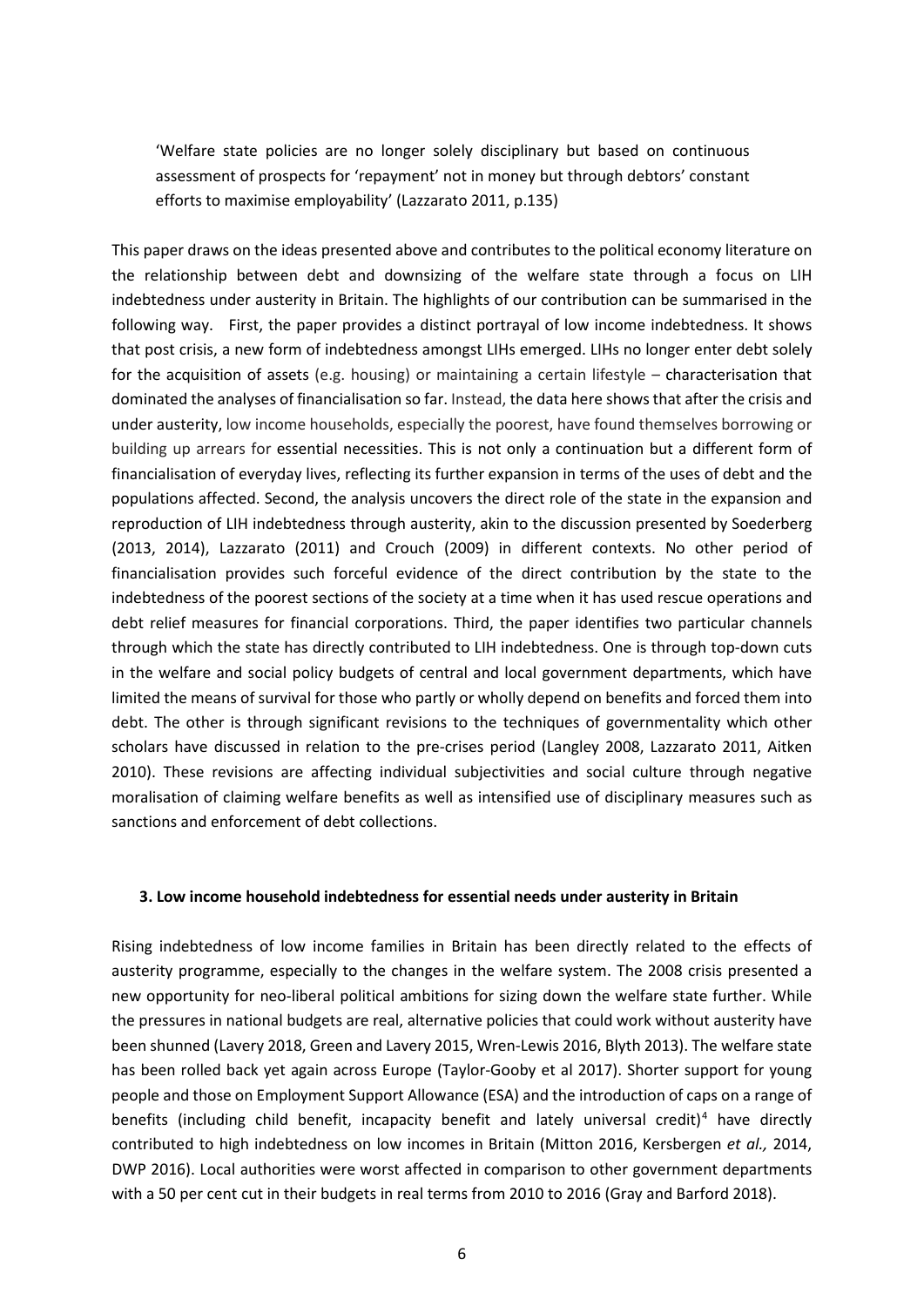Disciplinary aspects of welfare policies have become particularly aggressive (Watts et al 2014) with a wide range of sanctions being implemented routinely. These have affected some of the most vulnerable people unjustifiably (Oakley 2014). Overall, according to estimates of the Office of Budget Responsibility, OBR (2016), a total of £45.4 billion will have been cut from the welfare budget until 2021, excluding increases related to uprating and case load (£33.6 billion during 2010-2015 under the Coalition government and £11.8 billion under the Conservative government). Incapacity benefits alone are estimated to decline by £2.1 billion in the same period. These measures have affected the ability of LIHs to meet their basic needs, with around one-third to half of the benefit recipients being unable to afford the essential costs of living (StepChange 2018, p. 4).

## *3.1. Debt for essential necessities*

In this section, the rising debt burden of LIHs for essential needs has been discussed on the basis of the two most relevant categories of debt. One is unsecured debt (e.g. credit card, overdrafts, store cards, payday loans) that is not supported by collateral assets such as land and buildings. Although unsecured debt is not always used for basic necessities, the discussion in the next two sections indicates that it is an important last resort for the essential needs of LIHs. The other is arrears on essential household bills such as rent and energy.





Source: Debt to income ratio is estimated as the ratio of outstanding unsecured debt to monthly take-home pay, using data from the BHPS 2005-2006 Wave and the UKHLS 2012-13 Wave. Note that these surveys collect financial data every five years and the most recent collection was in 2012-2013. While there may be some differences across the range of variables in the BHPS and UKHLS, the information on debt and other financial statistics included in this study had been specified and coded in a compatible way, hence was not affected by the transition from the former to the latter.

Country wide data show that, post crisis, the average debt burden of British households with respect to unsecured debt increased from £2800 in 2006-2008 to £4000 in 2014-16 (ONS 2016, 2018). Debtto-Income Ratios (DIRs), which are widely used as measure of debt burden (Gathergood and Guttman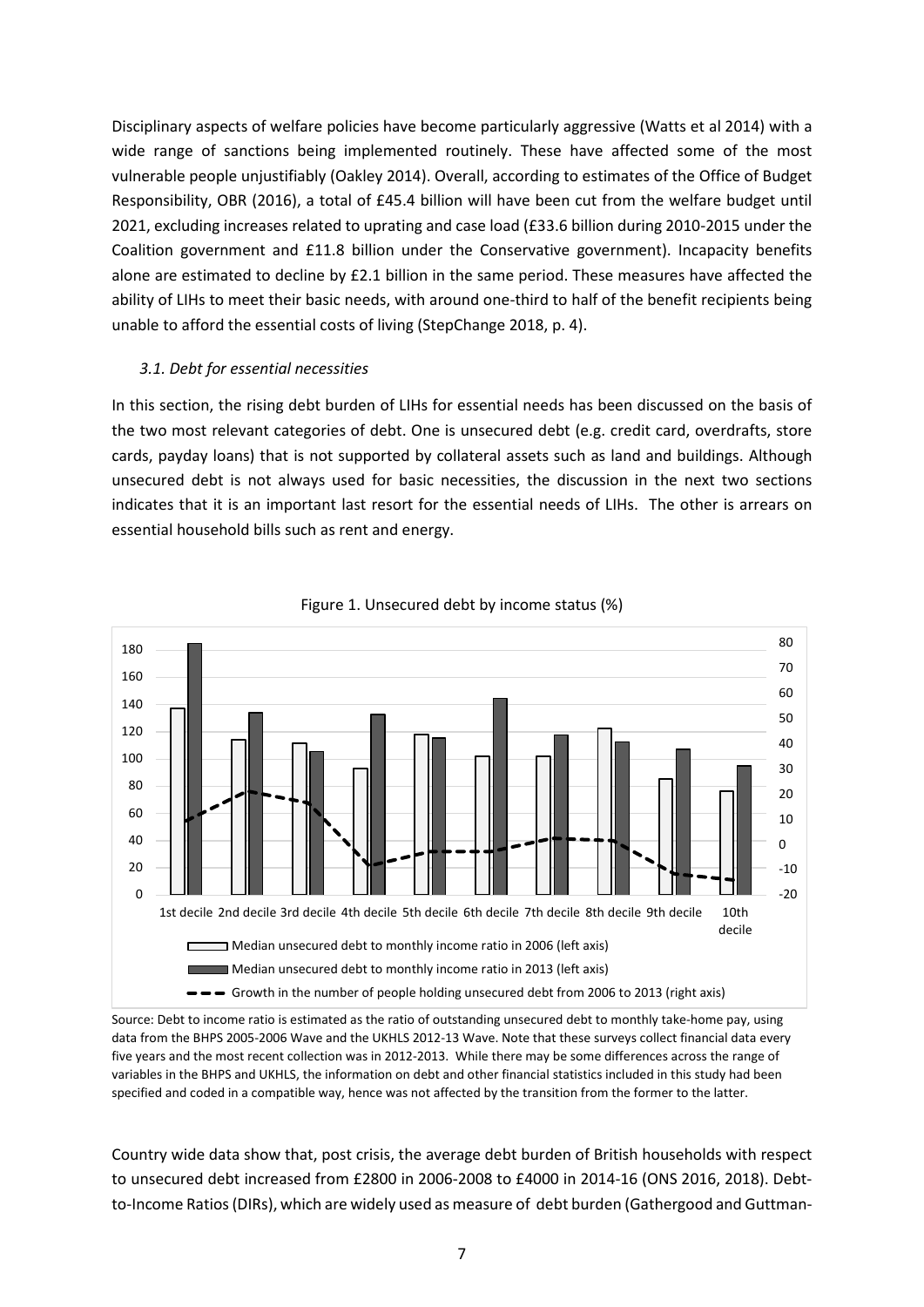Kenney 2016, Hood et al,  $2018$ ),<sup>[5](#page-6-4)</sup> provide a comparative picture of the degree of indebtedness in Figure 1 for ten income groups, ranging from the bottom 10 percent of the population with the lowest incomes, going up to the top 10 percent with the highest incomes. This clearly shows that the debt burden of the lowest income households in the first decile had the highest growth (35 percent) from 2006 (before the crisis) to 2013 (under the Great Recession and austerity). Considering that 22 percent of the population was in poverty both in 2006 and 2013 (DWP 2017) the population in the first decile is likely to contain the poorest households.

Much of this rise is presented as a form of over-indebtedness (EU 2010, FCA 2018), reflecting a shift in the moralisation of debt from being seen as necessary for 'financial subjects' to govern their own consumption to being seen as excessive behaviour (e.g. buying things on impulse; spending without ability to afford) (Marron 2012). A further culpability is identified in the lack of financial literacy. Considerable efforts and resources have been invested to enhance capabilities in this area (NAO 2018). Negative moralisation of the use of credit and stress on financial literacy are ways of reformatting existing subjectivities through what Aitken (2010) calls 'dividing and pathologising' techniques that distort reality and individualise wider social problems. While it is true that levels of debt have been unmanageable for a significant proportion of LIHs as our data and discussion here and below shows, this is largely related to adverse developments in the labour market (Andre et al 2013, Blanchflower 2015, Gallie et al 2017) and the welfare system rather than being related to individual behaviour (as will be shown below). For example, with a DIR of 35 percent, the debt burden of the unemployed was more than twice the debt burden of the employed during 2012-2014 (ONS Wealth and Assets Survey). Similarly, data provided to us by StepChange, a major debt advice charity, assisting over half a million people –mostly on low incomes– indicate that the recipients of Job Seekers Allowance experienced the greatest budget pressures under austerity.





Source: UKHLS (2012-2013)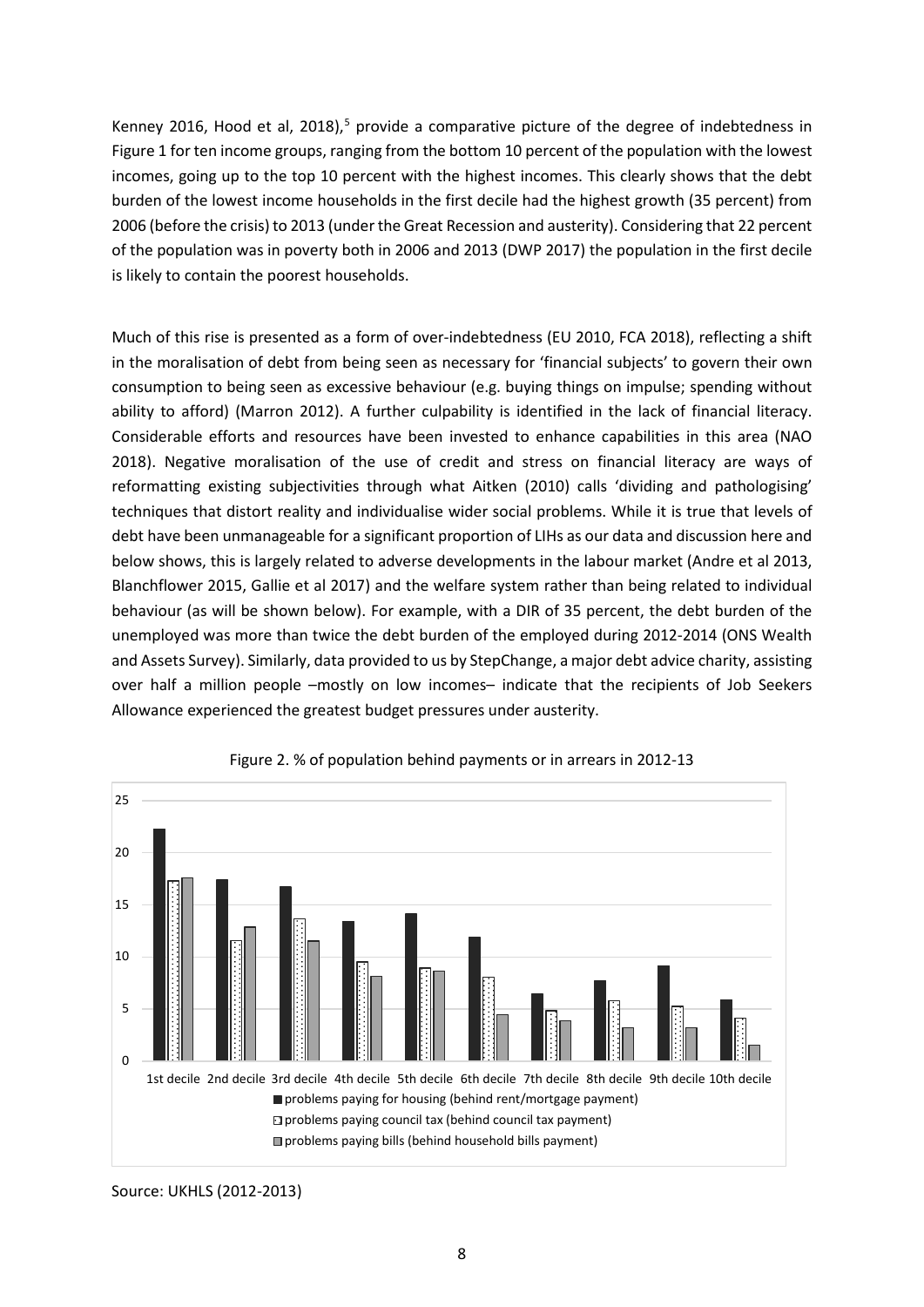An important element of LIH indebtedness with respect to unsecured debt during the period of austerity has been arising from difficulties with essential payments rather than the aspiration of households to accumulate assets or to keep up with their wealthier peers. This is corroborated by the UK Household Longitudinal Study (UKHLS) which collected data on self-reported difficulties in paying rent, council tax, or household utility bills such as electricity, gas, water rates etc. More specifically, the survey reported the extent to which respondents were behind payments for essential needs. Figure 2 provides a reflection of the circumstances in this respect for 2012-2013, several years after the austerity measures first rolled out. Classifying this data by income reveals that a greater proportion of LIHs had arrears of essential bills. Over one-fifth of the UKHLS respondents in that category found it hard to keep up with their housing payments and around 18 percent were behind with council tax payments and a similar proportion were behind with payments for essential household bills. Note that although council tax payments are not for basic needs such as food, shelter and key services, nonpayment of council tax can lead to being sanctioned and affect other welfare benefits. Individuals with council tax arrears are found to be four times more likely to be behind on their rent and water accounts and three times more likely to be behind on their electricity and gas bills (StepChange 2015)



Figure 3: Growth of arrears on essential payments from 2009 to 2016 (%)

Further evidence on the relationship between being on low income and having debt (arrears) for essential needs for recent years is provided by debt advice charities, assisting excessively indebted households.<sup>[6](#page-6-5)</sup> For example, the Citizens Advice Bureau indicated that two-thirds of the over one million debt problems they dealt with during 2016-17 were related to household bills such as rent, energy and water. This represents a major change in the debt structure of low income households since the rollout of austerity policies in 2010-2011 when debt for household bills accounted for only one-third of debt related advice (CAB 2018). Moreover, changes in the welfare system and the continuing transition to Universal Credit resulted in benefit overpayments and these are now becoming a major

Source: Step Change (2009-2016)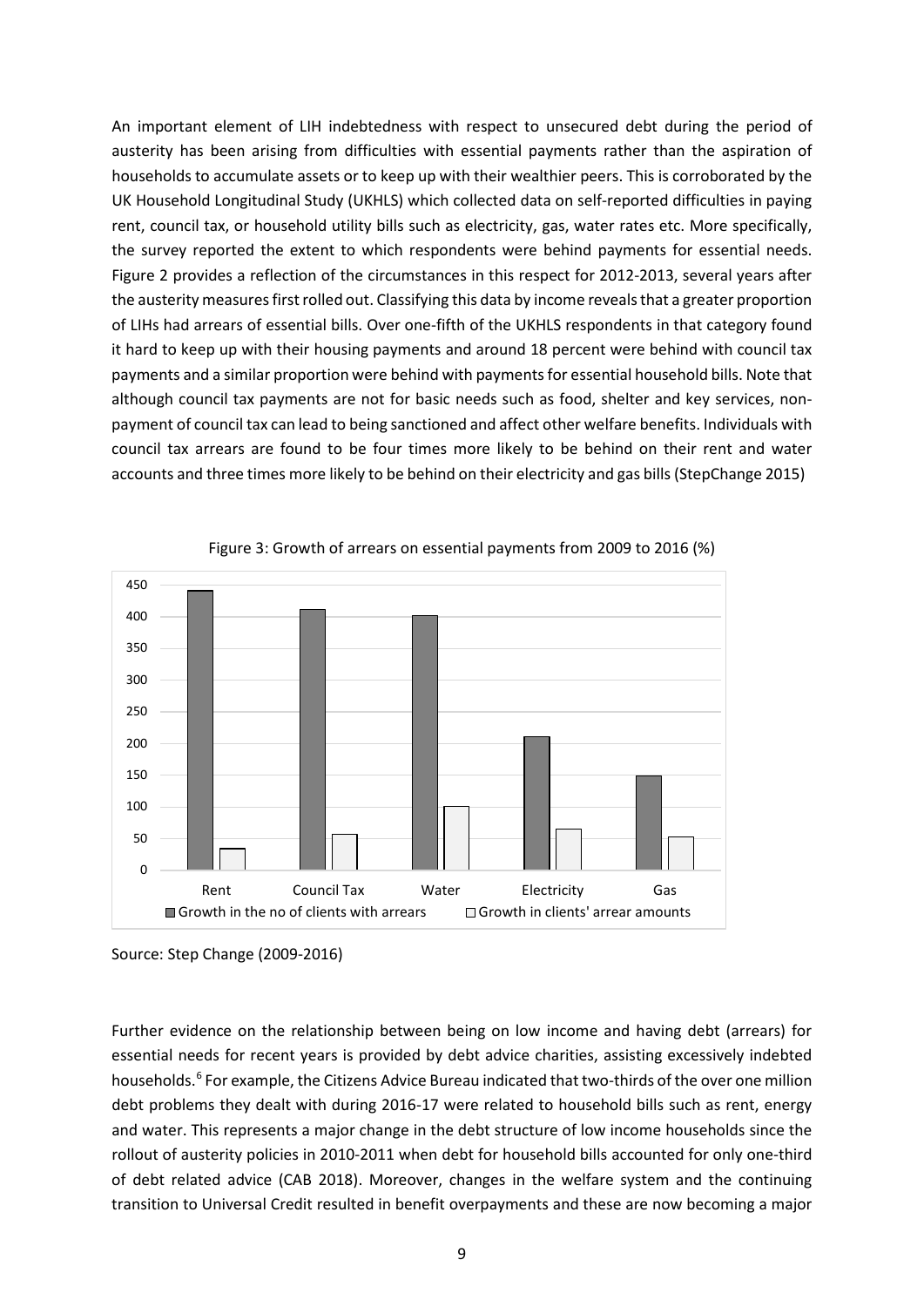source of growing indebtedness amongst low income families. The rising debt for essential household spending is also confirmed by National Audit Office that provided a minimum estimate of £18 billion in personal debt owed to government, utility companies, landlords and housing associations (NAO 2018). A breakdown of arrears on essential expenditures is given in Figure 3 for StepChange clients. This shows that the number of those with rent, council tax and water arrears was more than quadrupled from 2009 to 2016. In terms of amounts, average debt per client doubled for water, increased by 66 percent for electricity and over 50 percent for gas and council tax. Rent arrears alone affected one in five clients in 2017 and those in social housing were more likely to be in rent arrears than those in the private sector (StepChange 2018).

# *3.2. The links between the rising debt for essential needs and the welfare reforms: evidence from* s*emi-structured interviews*

The rising debt burden of LIHs is closely associated with the regressive changes in the welfare system during the austerity period. Since 2010, the debt of LIHs who were in need of advice has been increasingly accounted for by debt to local authorities and central government while in the same period debt problems caused by private creditors were more than halved (CAB 2016). In this section, using data obtained through semi-structured interviews, we discuss the relationship between LIH debt for essential needs and post crisis welfare retrenchment.

In the first place, let us provide some details about the data collection process, relevant to this section. The interviews were conducted in two phases. The initial interviews were held in 2015 for a wider study, investigating how LIHs coped with hardship in times of crises. In this round, a total of 24 interviews with participant households and 18 interviews with key informants were carried out in London, Cornwall and Wales. The assessment of research material in 2016 revealed that the use of debt was a crucial element of coping for a significant proportion of low income families. This prompted another round of qualitative study in 2017, focusing exclusively on the extent, sources and uses of debt. In this second round, further interviews have been conducted with 12 highly indebted low income households in addition to four key informant interviews and two focus group discussions with the senior officers and frontline debt advisors of major debt charities (Citizens Advice, StepChange, Christians Against Poverty, Money Advice and Toynbee Hall). Key informant interviews have been important in verifying the validity of the data obtained through household interviews as these organisations together cover a large proportion of highly indebted people in Britain and were able to reflect on the changing patterns of indebtedness across the country.

Our assessment and findings based on these interviews with respect to the relationship between welfare austerity and over-indebtedness, can be highlighted under five major points.

Firstly, for the most vulnerable households, debt or arrears have often been a means of keeping hunger at bay. Evidencing use of debt for food needs is not easy and statistical data are not available. Semi-structured interviews with over-indebted low income households and key informants provided considerable evidence that people use overdrafts, credit cards or other forms of loans just 'to put food on the table'.

'A lot of people are having to make decisions whether to eat or pay for the gas to cook the food on. I've known parents who don't eat properly to make sure the kids get fed. And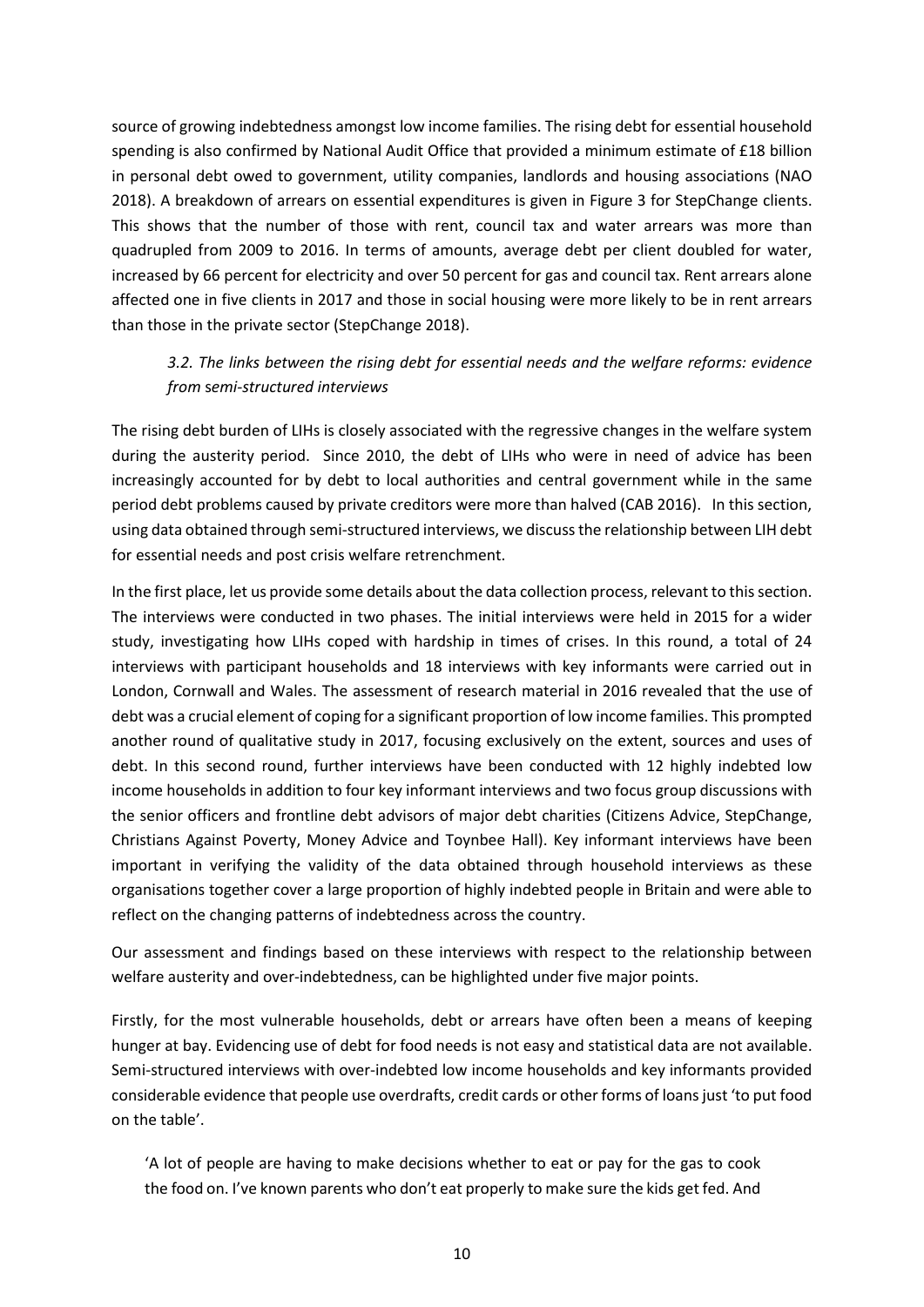people sitting in really cold homes because they can't afford heating…' (Key Informant, Christians Against Poverty, Cornwall)

Mary, a single mother in her 30s with three special-needs children in East London told us that sometimes she just tells herself 'listen we've got to feed these kids' and buys food, using the overdraft. Madeline, a 35 years old single female participant in East London talked about her vulnerability because despite receiving her Employment Support Allowance on the day of the interview, she had to use it for a week's rent and was still two weeks behind and there was no money for food and cried out in her frustration:

'…I don't know how the hell anybody survives on this amount of money because it's just impossible…housing benefit should just be for rent but that ends up being the only money there is so, at the moment, credit cards maxed, that's been maxed for ages, overdraft's maxed, everything's maxed, all the bills are outstanding, *[sighs]*

At the time of the interviews, both Mary and Madeline were entirely dependent on welfare benefits. However, cuts, freezes and restrictions outlined in the beginning of this section forced them to mix benefits with debt through overdrafts, etc. in a manner akin to the 'entrepreneurial' use of finance described by Langley (2008) and Lazzarato (2011).

Secondly, the cap on benefits and the sanctions introduced as part of the austerity programme, have contributed to high indebtedness for essential needs. For instance, Joana (a single mother with 3 children in East London) used to contribute £17 per week towards her rent. After the welfare reforms, her contribution rose to £68 a week. Because she felt she could not afford food for her children, she stopped direct debit payments for rent which led to arrears on her rent and water accounts. Many like Joana, who struggle to pay the extra contribution and fall behind on their rent payments, are either evicted or threatened by eviction. According to a recent report by the National Audit Office, 63 percent more households (over 100,000) were threatened with eviction in 2016 due to rent arrears in comparison to 2009 (NAO 2017).

Sanctions are applied either because of the failure to make extra contribution that lead claimants to be in breach of their claimant commitment agreement or because of a miscommunication between the participant and the job centre or the contractors of the Department for Work and Welfare (DWP). Welfare reforms under austerity led to the widespread application of sanctions to different benefits in the form of reduced or severed payments, leading invariably to rising levels of indebtedness. For example, the proportion of sanctioned recipients of Job Seekers Allowance more than doubled between 2007 and 2013 (DWP 2016). In 2015, close to half a million sanctions were applied (NAO 2016). Documents, not handed in on time, correspondence lost and difficulty in navigating through complex procedures to access or maintain benefits were all consequently penalised with a sanction, which in many cases resulted in a sudden halt to benefit payments and arrears. For instance, John's rent arrears ensued a housing benefit sanction, imposed after a delay in the submission of a document. Maria, due to delays in her medical reports, saw her housing, council tax and ESA benefits stopped, resulting in substantial arrears on associated accounts. Some, like Amelia, were evicted from her social housing after being sanctioned.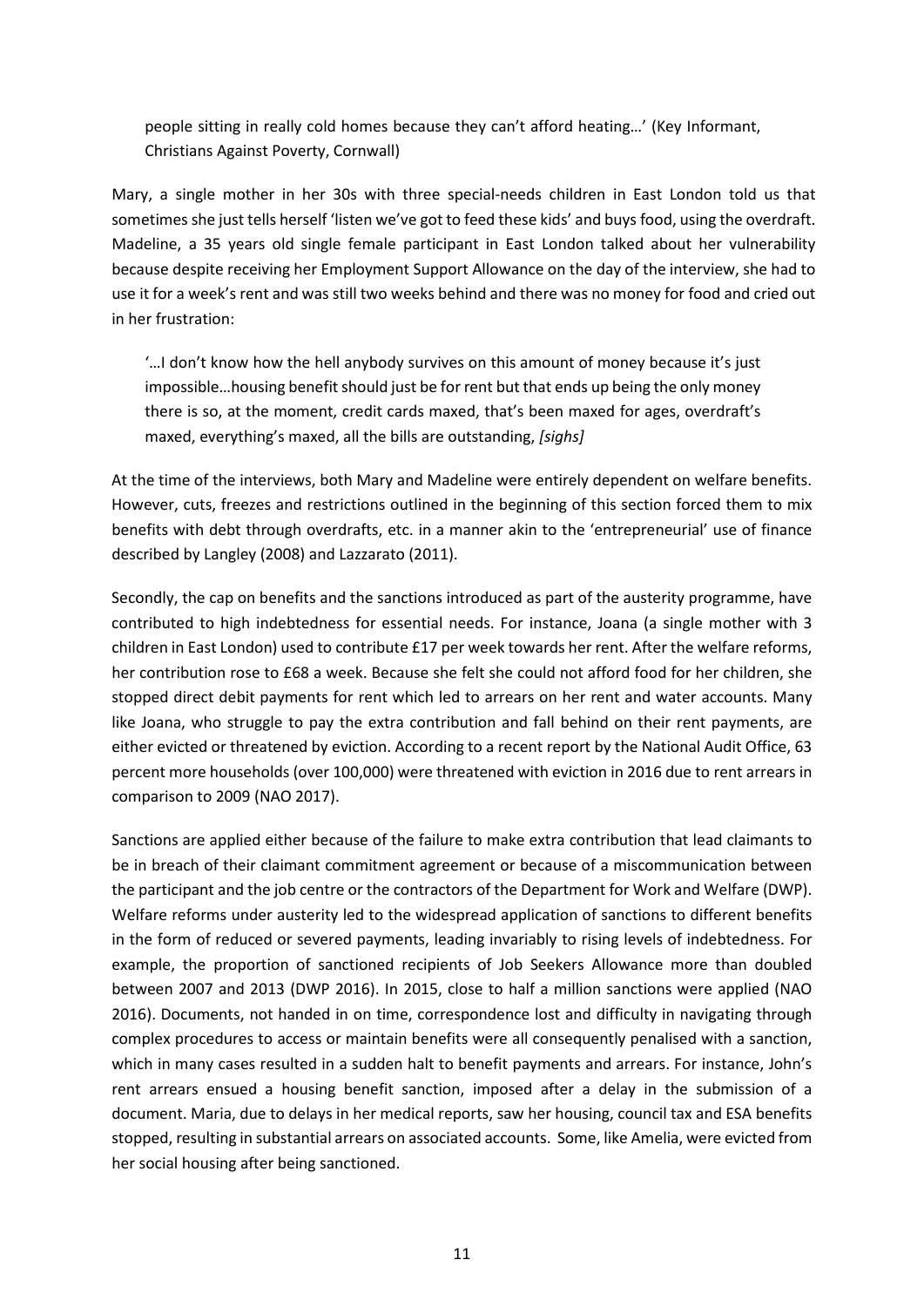Thirdly, the Social Fund prior to the austerity period played an important role for those on welfare benefits in containing the effects of unexpected minor crises such as the breakdown of a fridge or washing machine or a leaking roof through grants or zero-interest loans. The closure of the Social Fund as a measure of austerity, meant that many people did not have access to crisis support to avoid borrowing. Many local authorities have tried to contain the effects of such crises by introducing 'discretionary schemes' which in most cases suffered from lack of resources and hence were ineffective in filling the gap left by the centrally funded and universally available Social Fund.

Fourthly, there are significant interactions between the austerity measures and deterioration in labour market conditions. These interactions have led people bouncing between welfare and work (Shildrick et al. 2012), further contributing towards greater indebtedness on low incomes.<sup>[7](#page-6-6)</sup> Sam, a woman in her 30s with three children lost her council flat due to rent arrears. 'He [the husband] does a market job and when it's good, money comes in, but if it's bad times money doesn't come in'. Cynthia told us emotionally, after finding a new job all her benefits stopped although she was not on a permanent contract. So, when she lost her job, she rapidly accumulated debts. Cynthia's case, according to our key informants, resonates with the stories of many others, who resort to borrowing or other forms of debt due to benefits being terminated or demand for higher contributions.

Finally, and most importantly, the pressure on low income households are intensified with rising collections and enforcement pursued by local authorities or other government agencies whose conduct is increasingly aggressive, involving debt collection companies, court actions and bailiffs. One of the key reasons for rising destitution in Britain, according to Fitzpatrick et al (2018), is debt collection measures. In the case of council tax arrears, a StepChange (2015) survey found that sometimes bailiffs visited homes outside 'reasonable hours', or continued action despite clients agreeing a repayment plan or entered homes when only children were in or contacted friends and family about individuals' debts. The affected people are also supposed to cover the administrative cost of bailiff action which can go up to £500.

In a 2016 survey…half of respondents said they had been treated unfairly by bailiffs. More than 40 percent said they were treated badly by a local authority creditor, and HMRC debt collection practices were rated no better than payday lenders.' (StepChange 2017: 6).

Indeed, our interviews also confirmed that banks and other private companies were more willing to engage in debt restructuring and write off when contacted by debt advisers than public sector agencies which hounded the claimants through intimidating calls or letters.<sup>[8](#page-6-7)</sup> For example, Blessing had to retire on medical grounds and found herself with growing liabilities. She reached a point where 'the letters were coming fast and furious' threatening her with court action and so on. She was so scared and helpless that she stopped opening the letters and promised to pay something when phoned 'just to get them off [her] back'. This level of persecution by local authorities partly reflects the severity of financial constraints they face. The impact of austerity on the budgets of public sector organisations led to a significant shift in their conduct with respect to debt collection. The fact is that the public spending cuts have been mostly cascaded down to the local authorities (LAs) which, in the words of a report by Hastings et al (2015), reached a 'tipping point' with the burden being disproportionately shifted on the poorer LAs. According to this source, the cuts in the budgets of the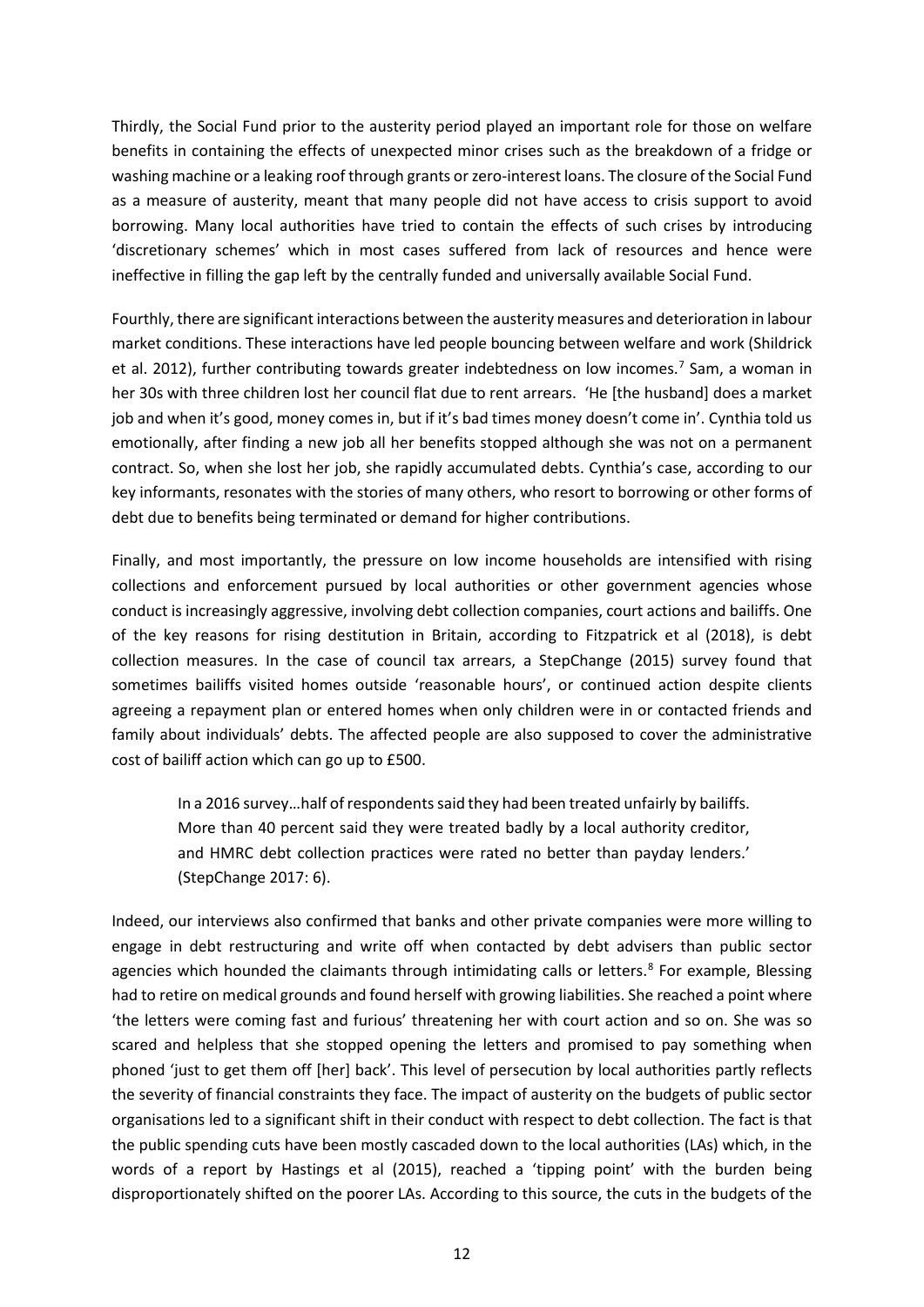most deprived LAs amounted to £220 per head in comparison to £40 for the least deprived LAs during 2010-2015.

## **4. Discussion and Conclusions**

A growing number of studies recognise the important role of financialisation and regressive changes in the distribution of income and wealth for the dynamics of household indebtedness. However, this strand of research almost exclusively focused on the period leading up to the 2008 crisis and the Great Recession, hence, providing little insight into the dynamics of household debt under austerity. The few studies that are related to the post crisis period mostly focus on financial providers such as payday lenders (Marston and Shevellar 2013, Rowlingston et al 2016, Aitken 2017). To our knowledge, this is the only study, focusing on the indebtedness of LIHs with specific reference to the austerity period in Britain.

Evidence in this paper shows that while growth of household indebtedness prior to the crisis may have reflected a desire to accumulate wealth or maintain socially acceptable lifestyles, a different phase of indebtedness has emerged under austerity. The evidence from surveys, debt advice organisations and interview data shows that the LIHs have been incurring debt for basic necessities such as food, shelter and key services. This underpins the fact that debt is not always accrued from financial providers but also from non-financial companies, providing key services like water and energy or local authorities, providing social housing.

The rising debt of LIHs has been accompanied by divisive (Aitken 2010), moralising techniques (Marron 2012) of governmentality to create the necessary subjectivities. Prior to the crisis, positive moralisation of credit/debt, embedded in a disciplinary process, normalised the greater use of finance in the everyday lives of middle and low income families for better lifestyles, home ownership and various forms of insurance. Post crisis, concerns about 'over-indebtedness' of LIHs by major entities such as FCA (2018) and EU (2018) with emphasis on the need for prudence, thrift and financial literacy have implied further revision of subjectivities. This, coupled with the portrayal of welfare recipients as 'shirkers and scroungers' in the media and political discourse (Garthwaite 2011), reflect reinforcements to the process of reformatting the subjectivities in relation to the welfare provision. Furthermore, the evidence showed that welfare recipients are now forced to mix restricted sources of subsistence in an enterprising fashion akin to the entrepreneurial use of finance, discussed by Langley (2008), Lazzarato (2011) and others. These included rebalancing shortcomings in welfare benefits with overdrafts and credit cards or accumulating arrears on one essential household bill in order to be able to repay another debt or arrear.

There is a direct relationship between the greater use of debt for essential needs and austerity measures in general and welfare reforms in particular. The process in which LIHs' debt for essential needs is rising reflects the shifts and revisions in the techniques of neo-liberal governmentality that some political economists highlighted (Aitken 2010, Langley 2008, Lazzarato 2013). There has been an intensification of the disciplinary nature of welfare provision post crisis. The discussion above highlighted two measures, in particular. The first is the widespread use of sanctions due to the cap and freeze on benefits or enhanced monitoring for eligibility (e.g. through work programmes, digitised oversight on job search efforts, reviews and assessments). Paradoxically, rising destitution as a result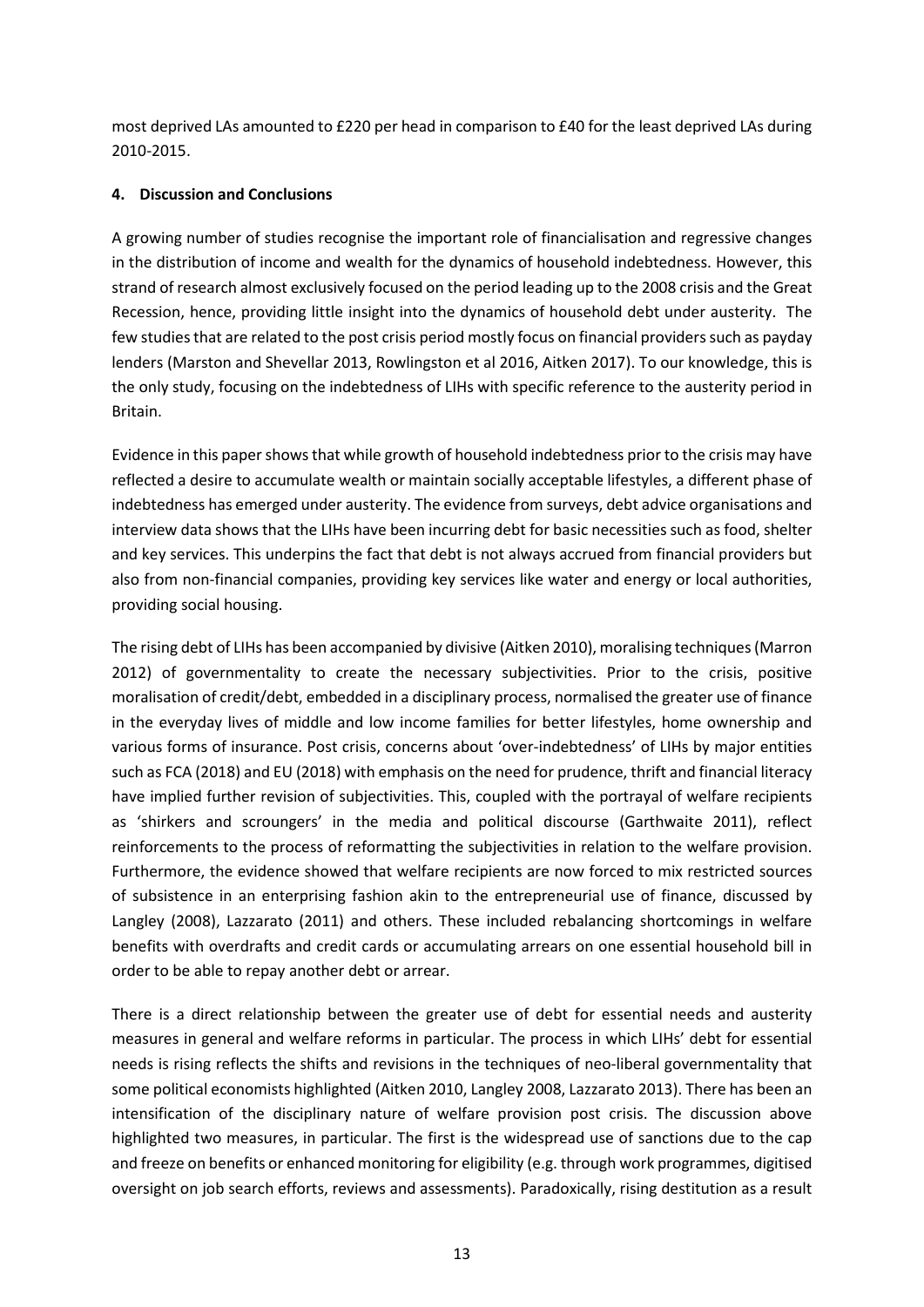of welfare austerity (Fitzpatrick, et al. 2018) led to rising arrears on council accounts because of nonpayment of rents, council tax, etc by LIHs. Hence, local authorities (which have been the primary agents of implementing the cuts) in their attempt to cut the welfare bill have become *de facto* creditors for low income households under austerity. This brings us to the second measure: the aggressive use of administrative and legal enforcement of debt collection methods. In their desperation to balance the books, which were heavily affected by austerity measures, local government and other public sector agencies resorted to more authoritarian practices for debt collection, using debt management companies, court actions, bailiffs and evictions which further deteriorated the indebtedness of the LIHs.

Together, these two measures have created a severely *punitive and precarious welfare* provision for LIHs, cutting or restricting their lifeline to meet basic needs and hence, effectively leading to greater indebtedness. Welfare precarity in this way forced the poorest households to choose between debt and hunger, and to incur debt from variety of financial providers or accumulate arrears on essential services. The deep disciplinary revisions in the post crisis governmentality remind those who are partly or fully dependent on the welfare state that there is no 'freedom and security' on benefits and not even for their most basic human needs unless they 'maximise' their efforts for employability (Lazzarato 2013). Benefits should no longer be taken for granted and visible efforts must be displayed at reviews and assessment to show that welfare support is deserved.

Overall, whether these measures are seen as 'state-capital alliance' or the state serving the interests of capital, it is notable that the governments that provided direct support to financial institutions through, for example, enhanced deposit guarantees or debt forbearance programmes (Langley 2009) to maintain their solvency and profitability, have only afforded punitive measures to the poorest sections of the society in Britain and directly contributed to their debt burden. Moreover, although austerity programmes are supposed to be for the short to medium term and hence transitionary until some level of stability is achieved, the continuing persistence with austerity and welfare retrenchment a decade after the 2008 crisis bears the potential for these changes to be structural and to exacerbate the problems with indebtedness among low income households.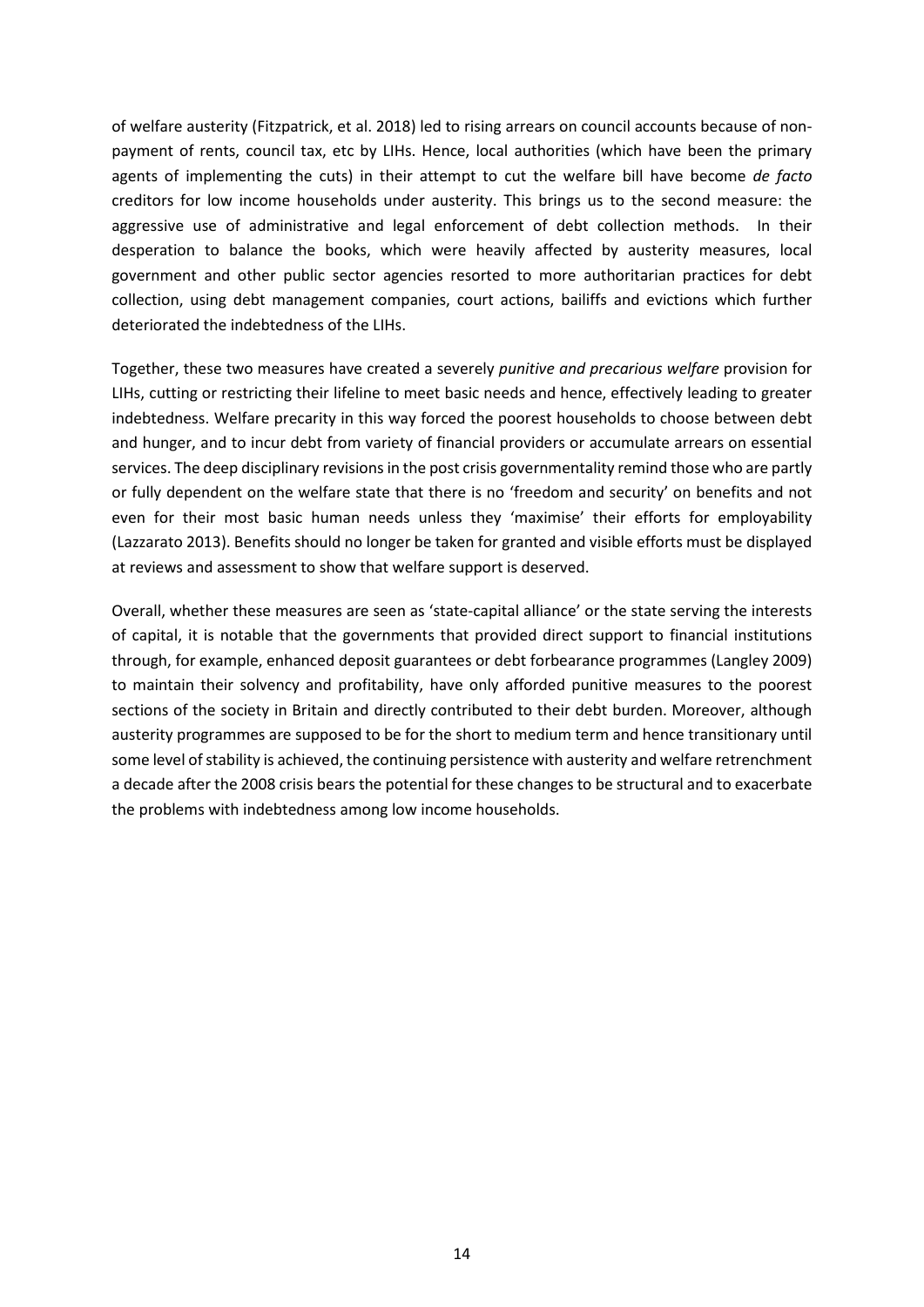#### NOTES

**.** 

<sup>4</sup> For an extensive list of all the benefits affected with the cap, please se[e https://www.gov.uk/benefit-cap](https://www.gov.uk/benefit-cap)

<sup>5</sup> Note that in estimating DIR, we only included those who held debt and the median data for each decile.<br><sup>6</sup> Families in need of debt advice typically have much higher debt levels than the generally accepted thresholds

of 20-25 percent of income. For example, the average unsecured debt-to-net income ratio for the clients of StepChange was around 70-85 percent.

 $<sup>7</sup>$  In precarious work or underemployment, the ability of people to save for 'a rainy day' is very limited and lack</sup> of savings to fall back on is one of the most important reasons behind over-indebtedness. More than one-third of people without savings cut back on spending for essentials and over 20 percent borrow to maintain the spending on essentials (StepChange 2018: 5).

<sup>8</sup> People reacted to these in different ways (and this to some extent depended on the severity of their indebtedness) but invariably all experienced mental strain and anxiety which has been ever present in the conversations of our participants in line with other studies (Clayton et al 2015, Hojman et al. 2016).

 $1$  For example, the Life Cycle Hypothesis (Modigliani 1966) predicts greater borrowing by younger individuals to smooth consumption over a life-time but cannot explain the dynamics of debt across different socio-economic groups. Behavioural finance considers factors such as money management style, attitude to debt and financial literacy (Heidhues and Koszegi 2010, Disney and Gathergood 2013) although significant shifts in household indebtedness at a macro level cannot be explained by individual behaviour.

<sup>&</sup>lt;sup>2</sup> The regime of accumulation approach views financialisation as a process of rent extraction through financial channels (e.g. securitisation) at the cost of wages and profits through productive channels.

<sup>&</sup>lt;sup>3</sup> In this view, financialisation serves to raise shareholder value in the form of dividends, share buybacks that motivated short-term business strategies.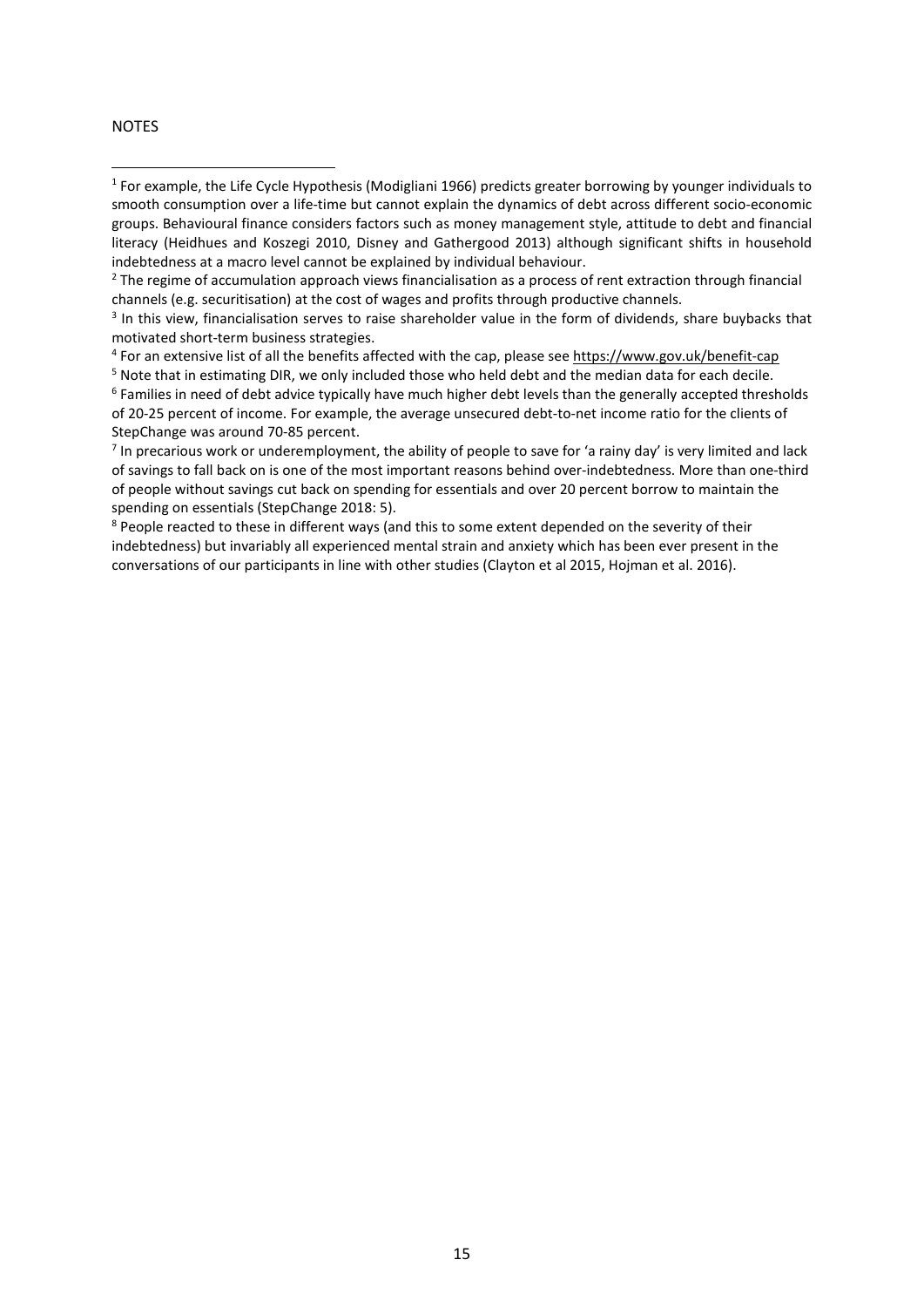#### BIBLIOGRAPHY

 $\overline{\phantom{a}}$ 

- Aitken, R. (2007), *Performing Capital Toward a Cultural Economy of Popular and Global Finance*, (Palgrave Macmillan: Basingstone)
- Aitken, R. (2010), 'Regul(ariz)ation of Fringe Credit: Payday Lending and the Borders of Global Financial Practice', *Competition and Change*, 14 (2), pp. 80–99
- Aitken, R. (2015) *Fringe Finance: Crossing and Contesting the borders of Global Capital,* (Routledge: London and New York)
- Aitken, R. (2017), 'All data is credit data: Constituting the unbanked', *Competition and Change*, 21 (4), pp. 274-300
- Andre, C., Garcia, C., Giupponi, G., Pareliussen, J.K. (2013), 'Labour Market, Welfare Reform and Inequality in the United Kingdom'. *OECD Economics Department Working Papers No. 1034.*
- Angel, S. and Heitzmann, K. (2015), 'Over-indebtedness in Europe'*, Journal of European Social Policy*, 25 (3), pp. 331–351
- Appleyard, L., Rowlingson, K. and Gardner, J. (2016), 'The variegated financialisation of sub-prime credit markets', *Competition and Change*, 20, pp. 297-313
- Barba, A. and Pivetti, M. (2008), 'Rising household debt: its causes and macroeconomic implications', *Cambridge Journal of Economics*, 33 (1), pp. 113-137
- Blanchflower, D. G. (2015), 'As good as it gets? The UK labour market in recession and recovery'. *National Institute Economic Review* 231: F76-F80
- Carr, M. D. and Jayadev, A. (2015), 'Relative Income and Indebtedness: Evidence from Panel Data', The *Review of Income and Wealth*, 61 (4), pp. 759-772
- CAB (2016), 'The state of debt collection' Citizens Advice Bureaux
- CAB (2018), 'Hidden Debts: The growing problem of being behind on bills and in debt to the government, Citizens Advice Bureau
- Clayton, M., Linares-Zegarra, J. and Wilson, J. O. S. (2015), 'Does debt affect health? Cross country evidence on the debt-health nexus', *Social Science & Medicine*, 130 (1), pp. 51-58
- Coppock, S. (2013), 'The everday geographies of financialisation: impacts subjects and alternatives', *Cambridge Journal of Regions, Economy and Society*, 6 (3), pp. 479-500
- Crouch, C. (2009), 'Privatised Keynesianism: An Unacknowledged Policy Regime', *The British Journal of Politics and International Relations*, *11, pp. 382–399*
- Disney, R. and Gathergood, J. (2013), 'Financial literacy and consumer credit portfolios', *Journal of Banking and Finance*, *37 (7),* pp. 2246-2254.
- Dowling, E. (2017), 'In the wake of austerity: social impact bonds and the financialisation of the welfare state in Britain', *New Political Economy*, 22 (3), pp. 293-310
- DWP (2016), 'Job Seekers' Allowance and Employment Support Allowance Sanctions Statistics, Department for Work and Pensions' https://www.gov.uk/government/collections/jobseekersallowance-sanctions
- Dymski, Gary. A. (2010), 'Why the Subprime Crisis is Different: a Minskyian Approach', *Cambridge Journal of Economics*, 34 (2), pp. 239–55
- Erturk, I., Froud, J., Johal, S., Leaver, A. and Williams, K. (2007), 'Democratisation of Finance? Promises, outcomes and conditions', *Review of International Political Economy*, 14 (4), pp. 553-575
- EU (2010), Over-indebtedness, New evidence from the EU-SILC special module Research note 4/2010, European Comission, *[URL: http://ec.europa.eu/social/BlobServlet?docId=6708&langId=en](http://ec.europa.eu/social/BlobServlet?docId=6708&langId=en)*
- FCA (2014), *Consumer Credit and Consumers in Vulnerable Circumstances*, Financial Conduct Authority, London
- FCA (2018), *The Financial Lives of Consumers Across the UK*, Financial Conduct Authority
- Finlayson, A. (2009), 'Financialisation, Financial Literacy and Asset-Based Welfare', *The British Journal of Politics and International Relations*, 11, 400–421
- Fitzpatrick, S., Bramley, G., Sosenko, F. and Blenkinsopp, J. (2018), *Destitution in the UK 2018*, Joseph Rowntree Foundation
- Foucault, M (2007), *Security, Territory, Population: Lectures at the Collège de France 1977-1978*, M Senellart (ed), (Palgrave Macmillan, Basingstoke)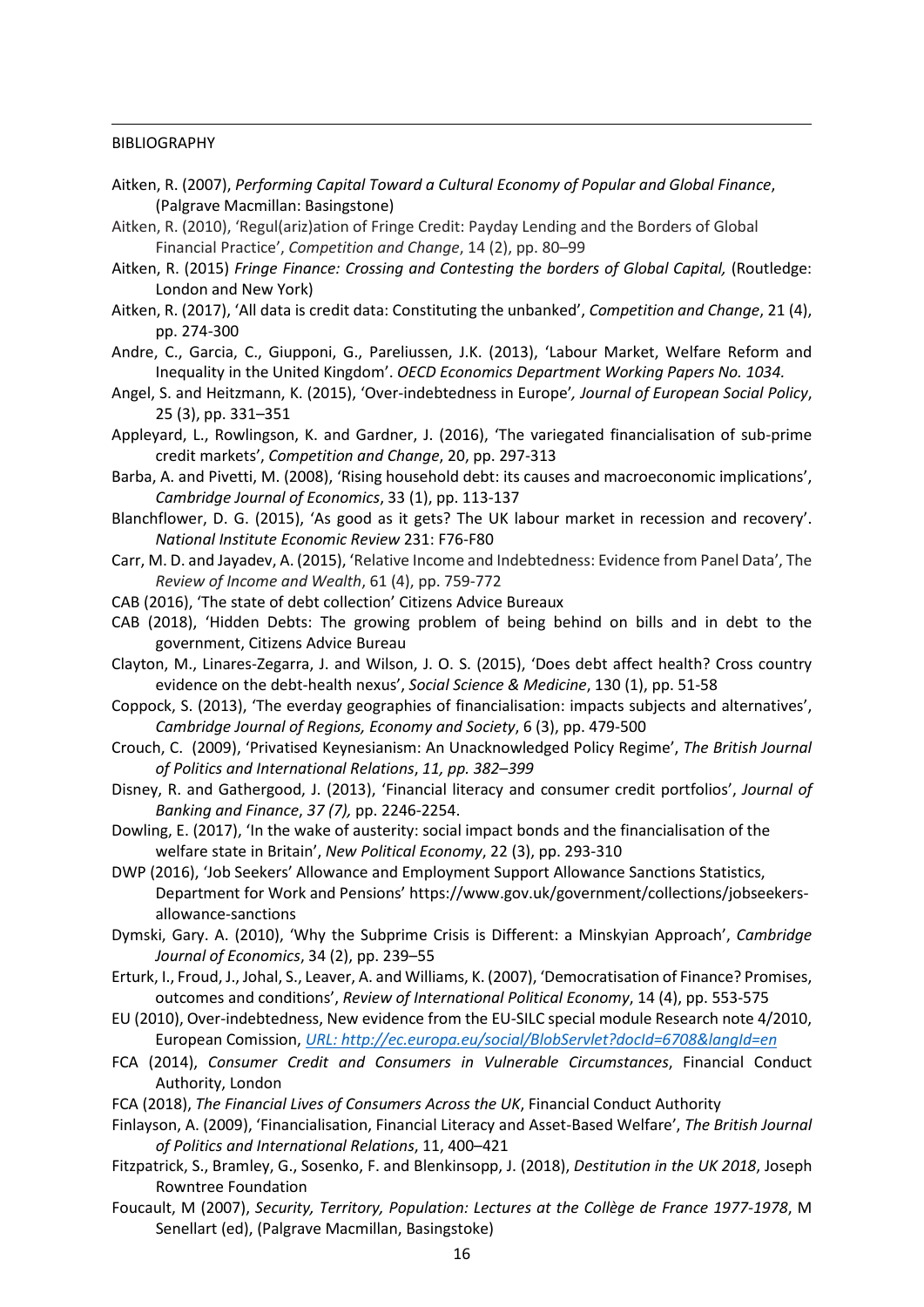Froud, J; Haslam, C; Johal, S and Williams, K. (2000), 'Shareholder value and Financialization: consultancy promises, management moves', *Economy and Society,* 29 (1), pp. 80-110

Gallie, D., Felstead, A,, Green, F., and Inanc. H. (2017), 'The hidden face of job insecurity', *Work, Employment and Society,* 31 (1), pp. 36-53

Garthwaite, K. (2011), 'The language of shirkers and scroungers?' Talking about illness, disability and coalition welfare reform' *Disability & Society*, 26 (3), pp. 369-372

Gathergood, J. (2012), 'Self-control, financial literacy and consumer over-indebtedness', *Journal of Economic Psychology*, 33 (3), pp. 590-602.

Gray, M and Barford, A (2018), The depths of the cuts: uneven geography of local government austerity, Cambridge Journal of Regions, Economy and Society, 11, pp. 541-563

- Green, J. and Lavery, S. (2015), 'The regressive recovery: distribution, inequality and state power in Britain's post-crisis political economy', *New Political Economy*, 20 (6), pp. 894-923
- Hastings, A., Bailey, N., Bramley, G., Gannon, M. and Watkins, D. (2015), 'The cost of the cuts: the impact on local government and poorer communities', Joseph Rowntree Foundation

Heidhues, P. and Koszegi, B. (2010), 'Exploiting naiveté about self-control in the credit market', *American Economic Review*, 100 (5), pp. 2279–2303

- Hojman, D. A., Miranda, A. and Ruiz-Tagle, J. (2016), 'Debt trajectories and mental health', *Social Science and Medicine*, 167, pp. 54-62
- IFS (2018). *Problem debt and low-income Households*, Institute of Fiscal Studies
- Langley, P. (2008), 'Financialisation and Consumer Credit Boom', *Competition and Change*, 12 (2), pp. 133-147
- Langley, P. (2009), 'Debt, Discipline and Government: Foreclosure and Forbearance in the Sub-Prime Mortgage Crisis', *Environment and Planning A*. 41, pp. 1404-1419
- Lapavitsas, C. (2009), 'Financialised capitalism: crisis and financial expropriation', *Historical Materialism,* 17 (2), pp. 114-148
- Lavery, S. (2018), 'The legitimation of post-crisis capitalism in the UK', *New Political Economy*, 23 (1)**,** 27-45
- Lazzaratto, M. (2011), *The Making of the Indebted Man*, Semiotext(e) intervention Series 13

Lazzaratto, M. (2013), *Governing by Debt*, Semiotext(e) intervention Series 17

- Marron, D. (2012), 'Producing over-indebtedness', *Journal of Cultural Economy*, 5 (4), pp. 407-421
- Marston, G. and Shevellar, L. (2013). 'In the Shadow of the Welfare State: The Role of Payday Lending in Poverty Survival in Australia', *Journal of Social Policy*, 43 (1), pp. 155-172
- Mitton, L. (2016), 'The Financial Crisis as Game Changer for the UK Welfare State', In Schubert, K., de Villota, P., Kuhlmann, J. (Eds.), *Challenges to European Welfare Systems.* Springer
- Modigliani, F. (1966), 'The Life Cycle Hypothesis of Saving, the Demand for Wealth and the Supply of Capital', *Social Research*, 33 (2), pp. 160–217
- Montgomerie, J and Williams, K. (2009), 'Financialised Capitalism: After the Crisis and beyond Neoliberalism', *Competition & Change*, 13 (2), pp. 99-107
- NAO (2016) *Benefit Sanctions*, National Audit Office
- NAO (2017) *Homelessness*, National Audit Office

 $\overline{\phantom{a}}$ 

- NAO (2018) *Tackling problem debt*, National Audit Office
- OBR (2016) 'October 2016 Weelfare Trends Report', Office for Budget Responsibility, United Kingdom
- Oksanen, A; Aaltonen, M & Rantala, K (2015), 'Social Determinants of Debt Problems in a Nordic Welfare State', *Journal of Consumer Policy*, 38 (3), pp. 229-246
- ONS (2016), 'Household Debt Inequalities', Office for National Statistics, United Kingdom
- ONS (2018), 'Wealth in Great Britain Wave 5: 2014 to 2016', Office for National Statistics, UK
- Patel, A., Balmer, N. J. and Pleasence, P. (2012). 'Debt and disadvantage', *International Journal of Consumer Studies*, 36, pp. 556–565
- Shildrick, T; MacDonald, R; Webster, C and Garthwaite, K. (2012), 'Poverty and insecurity: Life in lowpay, no-pay Britain', Bristol University Press
- Stegman, M. (2007), 'Payday Lending' *Journal of Economic Perspectives*, 21 (1), pp. 169-190
- Soederberg, S. (2013), 'The US Debtfare State and the Credit Card Industry: Forging Spaces of Dispossession', *Antipode,* 45 (2), pp. 493-512